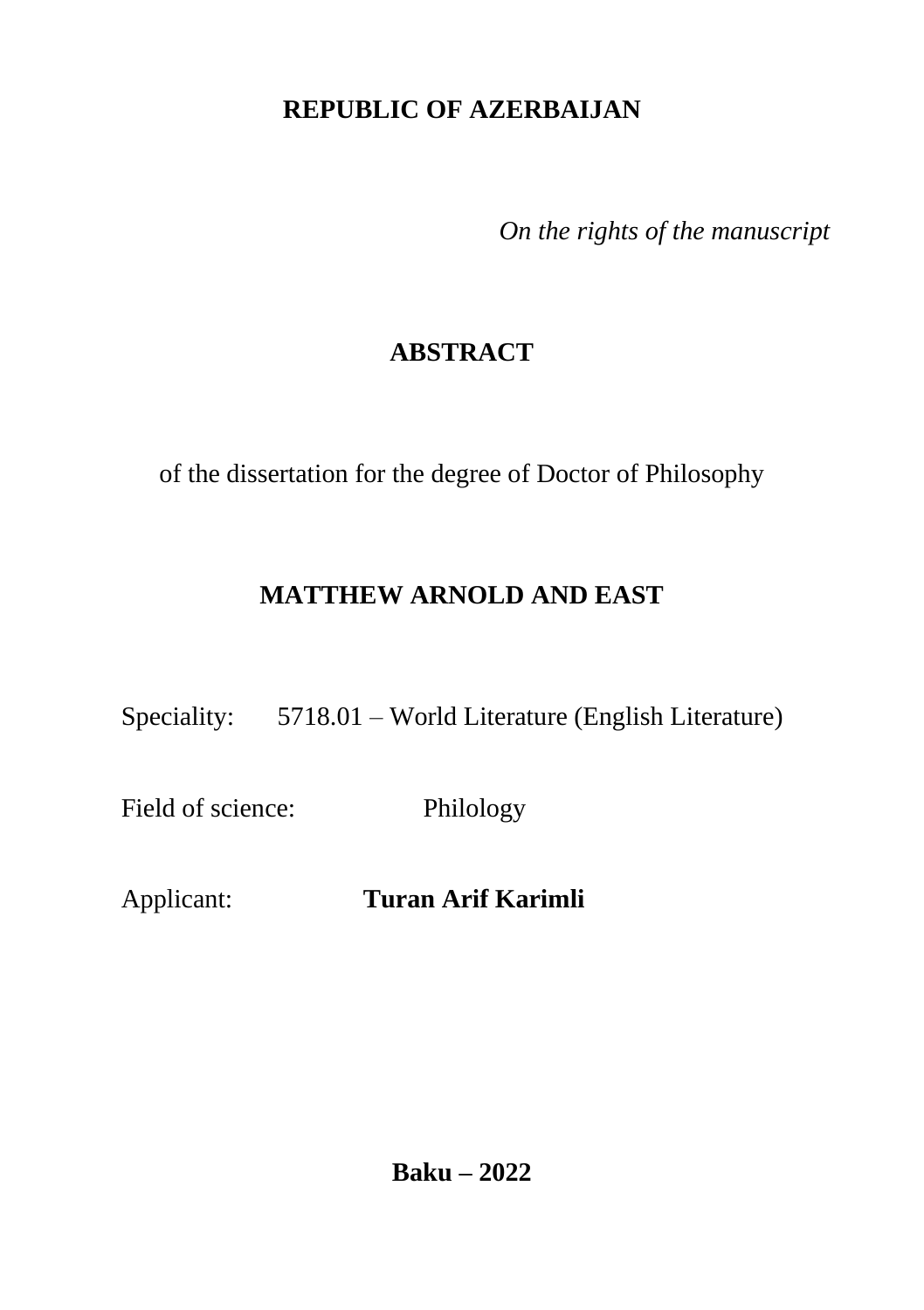The work was performed at the Department of English Language and Literature of the Western Caspian University.

| Scientific supervisor: | Doctor of Philological Sciences, Professor<br>Shahin Hamid Khalilli             |
|------------------------|---------------------------------------------------------------------------------|
| Official opponents:    | Doctor of Philological Sciences,<br>Associate Professor<br>Hamida Ahmad Aliyeva |
|                        | Doctor of Philosophy on Philology,<br>Associate Professor                       |
|                        | Leyli Aliheydar Aliyeva                                                         |
|                        | Doctor of Philosophy on Philology,<br>Associate Professor                       |

Dissertation council ED 2.12 of Supreme Attestation Commission under the President of the Republic of Azerbaijan operating at Azerbaijan University of Languages.

**Natig Heybat Adilov**

Chairman of the Dissertation council: Pode in region

Scientific secretary of the Dissertation council:

 $\mathscr{D}$ 

Chairman of the scientific seminar:

reaum

Doctor of Philological Sciences, academic **Kamal Mehdi Abdullayev**

Doctor of Philosophy on Philology, Associate Professor **Irada Nadir Sardarova**

Doctor of Philological Sciences*,* Professor **Jalil Garib Naghiyev**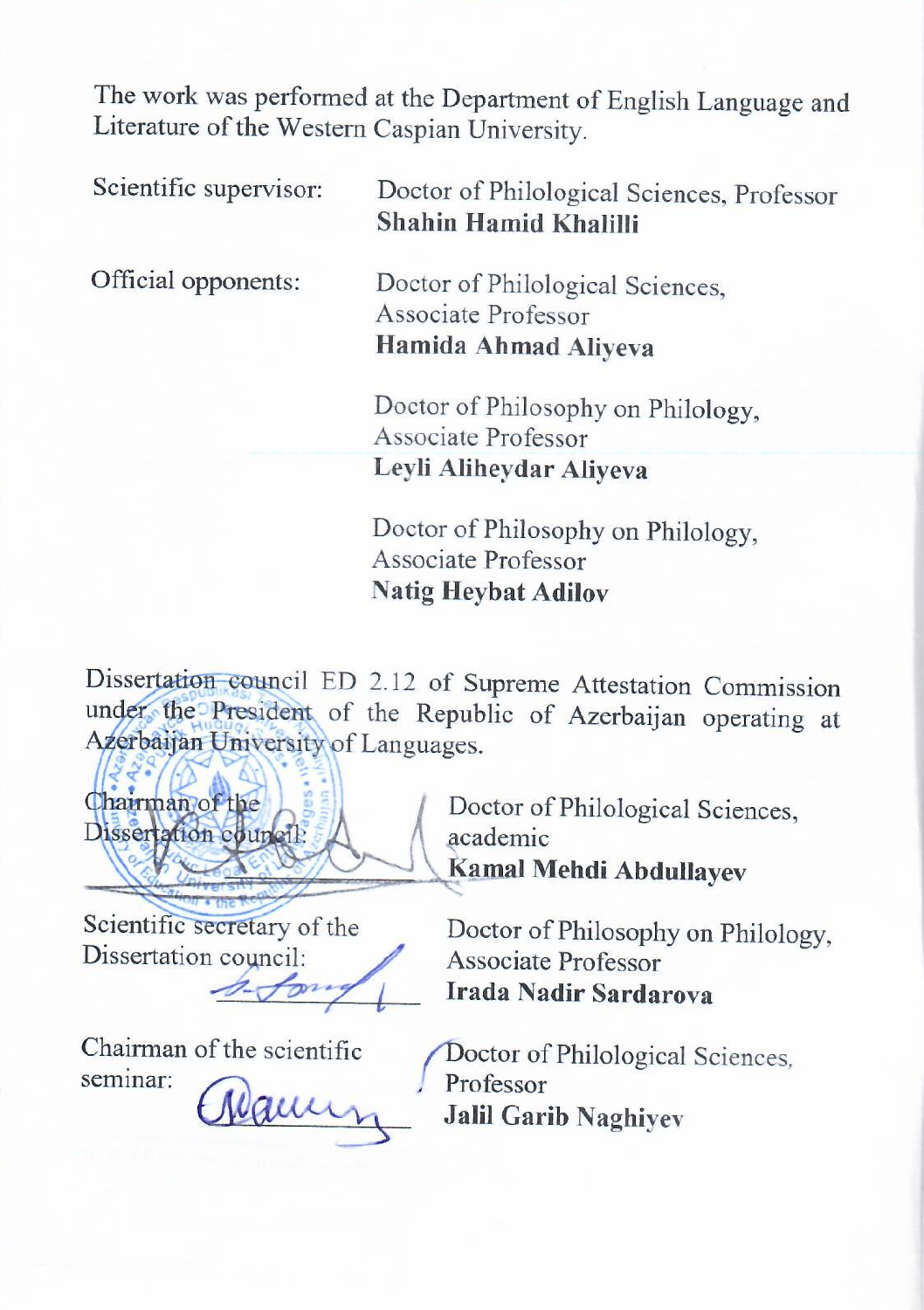#### **GENERAL CHARACTERISTICS**

**Urgency of the theme and the degree of research.** The prominent figure of nineteenth-century English literature, literary thought, and literary criticism Matthew Arnold's poetical and literary-critical works in the context of the Oriental theme can be determined by two main factors:

First, in terms of Oriental motifs, which occupy a large place in poet's poetical work;

Secondly, in terms of the connection of the writer's scientific and literary work with the East in one way or another.

These factors provide a full basis for the inclusion of Matthew Arnold's literary and artistic work in the corpus of current problems studied in Azerbaijani literary criticism. The fact that the motifs of the East, which are reflected in the author's creative work, especially in his poetry, are also characteristic of the history of Azerbaijani literature, which makes the study of M. Arnold's poetry in a comparative context. Suffice it to say that the poet's poem "Sohrab and Rustum" is taken from the epic about Rustum and Sohrab in the famous epic "Shahnameh" by the 11th century Iranian poet Abulgasim Firdausi. This work, which reflects the motives of the father-son conflict characteristic of M. Arnold's world epic folklore and literature, is also connected with Azerbaijani literature in terms of idea-content features, artistic-aesthetic bases, epic-literary boundaries. Thus, from the Middle Ages to the twentieth century, Azerbaijani literature was in one way or another connected with the "Shahnameh". Nizami Ganjavi, a prominent representative of 12th century Azerbaijani, Eastern and world literature, took the theme of his poems directly from the "Shahnameh", giving them a new artistic and aesthetic spirit to the themes that Abulgasim Firdausi turned into a means of epic expression of limited nationalist-theocratic traditions. From this point of view, M. Arnold's study of Firdausi's works brought him to the level of common artistic motives with Azerbaijani literature in the context of "Shahnameh" traditions. It is no coincidence that M. Arnold's new interpretation of the saga about Rustam and Sohrab resonates more with the tragedy "Sayavush" on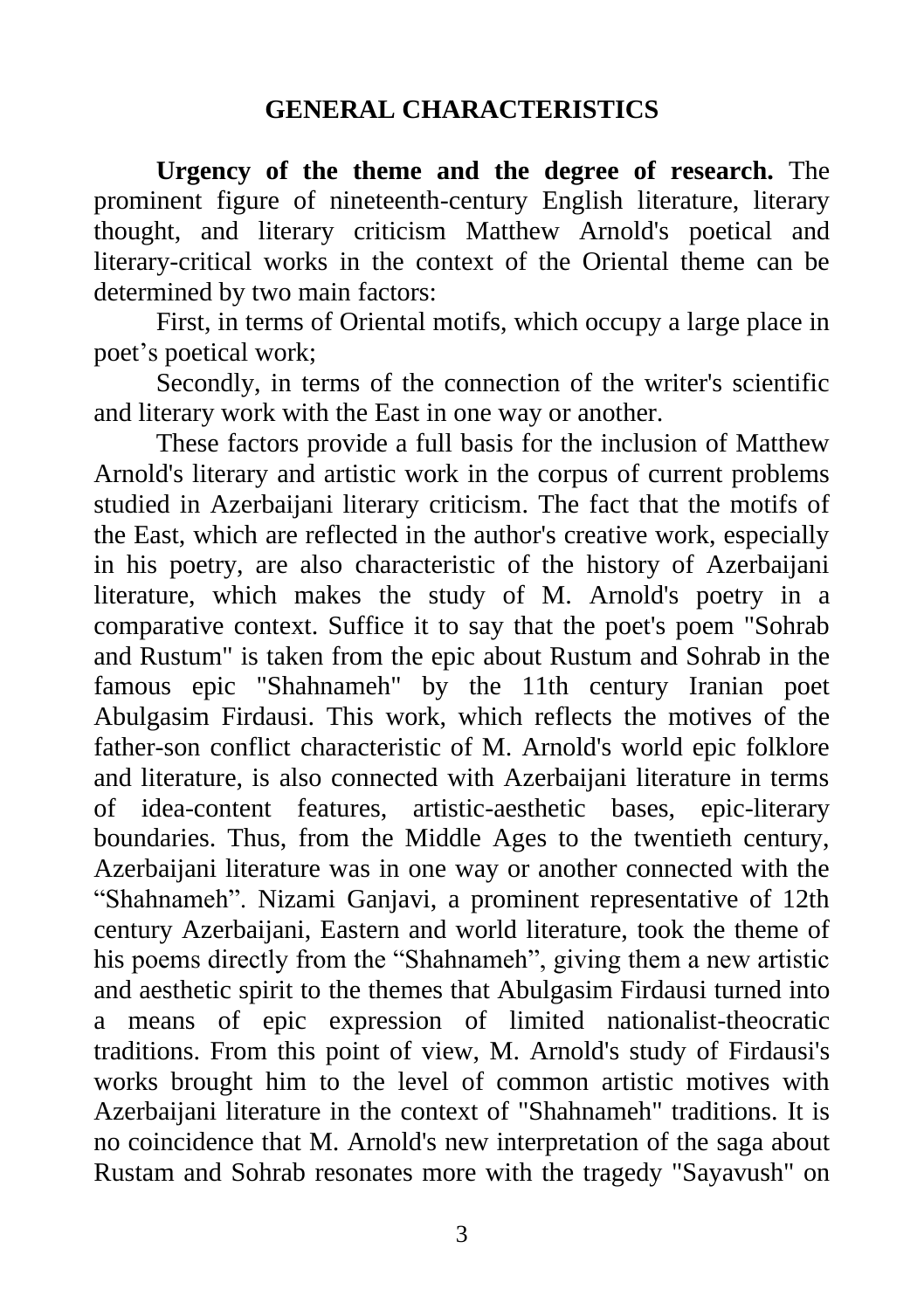the same theme by the twentieth-century artist Huseyn Javid than Firdausi in terms of idea-content and artistic-aesthetic features. All these and other artistic and scientific works written by the artist give serious grounds for his work to become the object and subject of research in Azerbaijani literary criticism.

Although the multifaceted work of Matthew Arnold has become the object of research and analysis in the history of world literary and aesthetic thought, but the works of this great scientist, poet and writer have not been studied monograph style in Azerbaijani literary criticism. The scientific analysis and comments on various aspects of Matthew Arnold's creativity were given by the researchers of the western and Russian literary critics as B.D.Adams, R.U.Chambers, N.Dyakonova, S.K.Stanly, R.M.Tenielle. However, in the works of Matthew Arnold, the subject of the East was not brought to the level of separate research<sup>1</sup>.

As for the degree of research of the dissertation, it should be noted that the artistic and scientific work of Matthew Arnold is rarely mentioned in Azerbaijani literary criticism, and the topic of "Matthew Arnold and the East" has not been studied at all. In this regard, the submitted dissertation can be considered the first

<sup>1</sup>Adams Bradley Donald. Antithetical Developments in the Poetry and Criticism of Matthew Arnold. A Thesis Submitted to the School of Graduate Studies in Partial Fullfilment of the Arts. McMaster University: September 1981, 134p. full text. Pdf.; Chambers Robert W. Poems, with an Essay on Matthew Arnold and T.S. Eliot. Thesis Presented to the Graduate Council of the North Texas University in Partial Fulfillment of the Requirements for the Degree of Master of Arts. Denton, Texas: May 1974, 62 p.; Johnson C. Stanley The Joyful stoic: A Study of the Poetry and the Prose of Matthew Arnold; Thesis Presented to the Faculty of Graduate College at the University of Nebraska. In Partial Fulfillment of Requirements for the Degree of Doctor of Philosophy Lincoln. Nebraska: April 2010, Preview 24 p; Tenielle Robyn Mcleod. Modelling the Public Intellectual: The Case of Matthew Arnold. Athesis Submitted to the College of Graduate Studies and Research in Partial Fulfillment of Requirements for the Degree of Master of Arts in the Department of English University Sakastchenan Saksatoon, Canada: December 2007,105p.mcleod. Pdf; Dyakonova N.Matthew Arnold and English culture of the 19th century - National specificity of works of foreign literature of the 19th-20th centuries. Ivanova, 1985, pp. 55 - 65. mdexperiment.org/post/20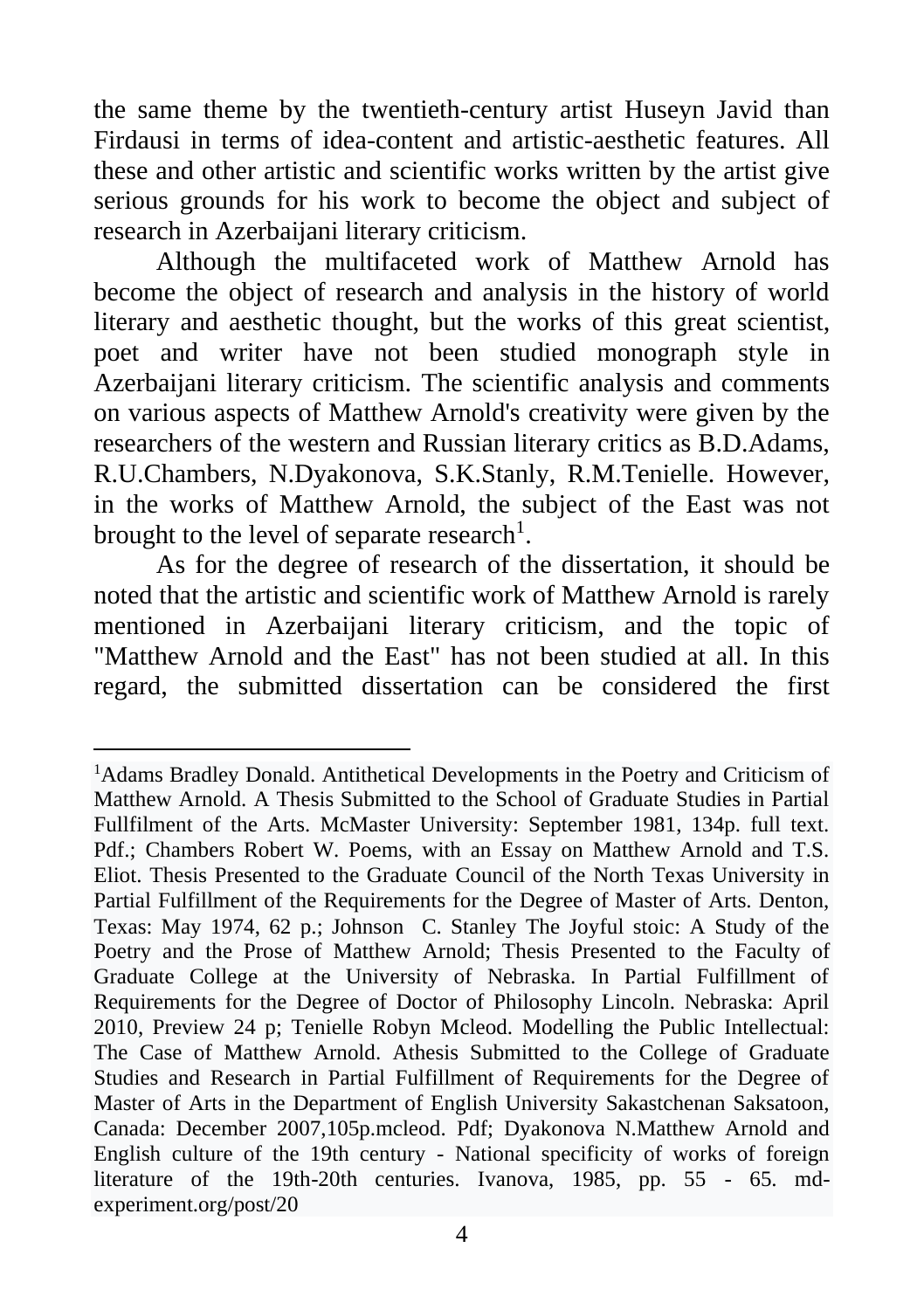monographic research in this field

**The object and the subject of the research.** The object of the dissertation is M.Arnold's works related to the Eastern theme in one way or another, the poem "Sohrab and Rustum", "The Sick king in Bokhara", "On the Study of Celtic literature" and others. The subject of the study is Eastern motifs and issues in the author's literary and scientific works.

**Aims and the objectives of the research.** The main aim of the dissertation is to study the theme of the East in the literary and scientific work of M. Arnold to achieve this goal it is necessary to perform the following three tasks:

– Assessment of Matthew Arnold's literary and scientific creativity in the context of the history of British philological thought;

– Comparative study of the idea-content and literary-aesthetic features of motifs related to the Eastern theme in the poems of Matthew Arnold;

– Assessment of the Eastern theme from the ethno-poetic context in Matthew Arnold's "Study of Celtic Literature".

**The research methods**. The dissertation work is prepared on the basis of an excellent theoretical and methodological basis, using the methods of comparative-typological, historical-comparative and descriptive-typological analysis and approach. This database covers the scientific literature in two directions:

First, the scientific-theoretical experience formed by Azerbaijani scientists on the problems of the dissertation;

Second, the research of European and Russian scholars on the problems of the dissertation.

**The main provisions for the defense:** The following provisions are included in the defense of the dissertation**:**

– Oriental life and epic traditions form a consistent and continuous poetic line in Matthew Arnold's poetry;

– Romantic description of the Eastern way of life in the author's poem "Sick king in Bokhara";

– M. Arnold's work on the theme of "Rustum and Sohrab" epic from the Firdausi's "Shahnameh" used in a different plan;

– Unlike from Firdausi, the poet embodies the ideal of heroism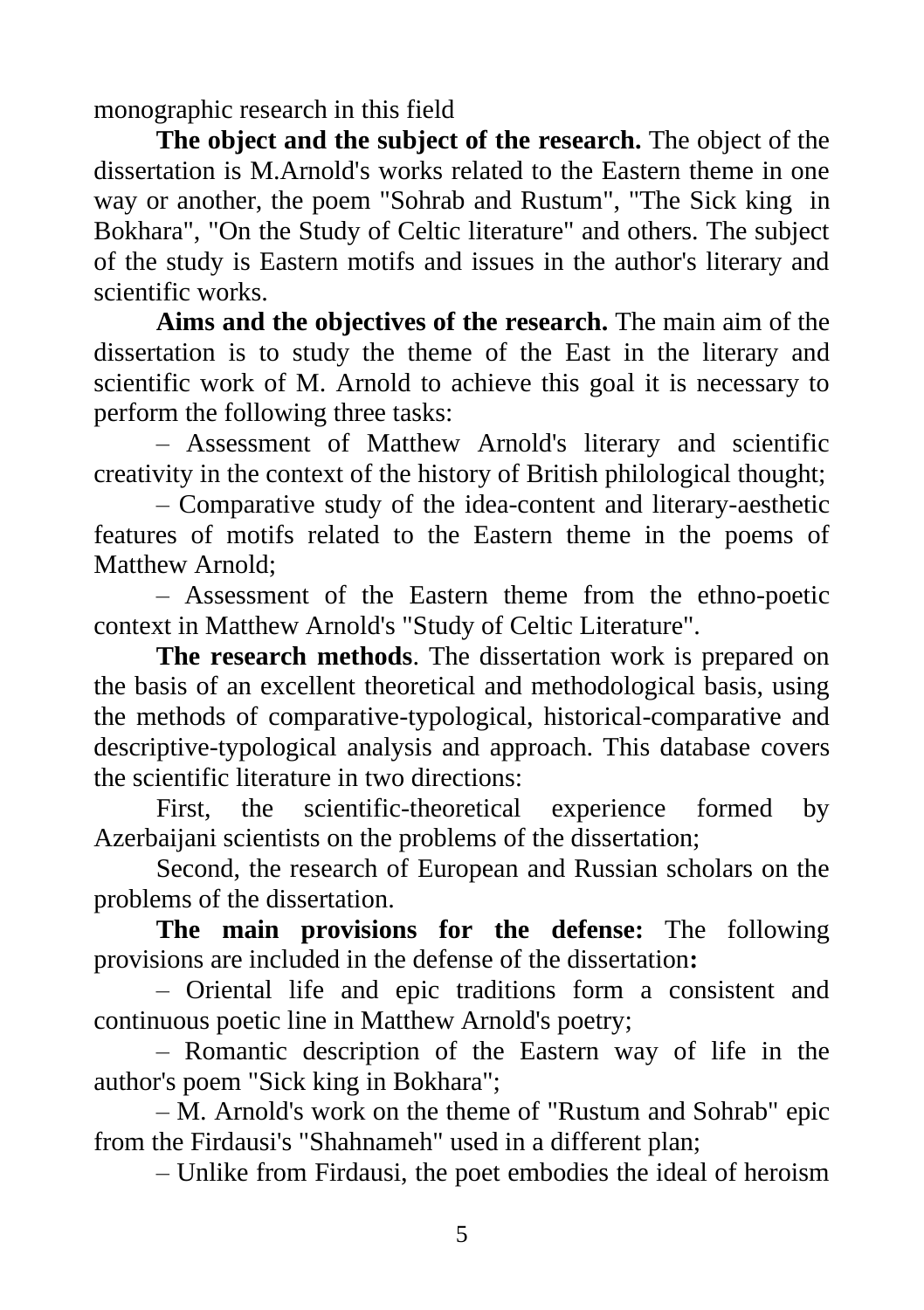not in the father (Rustum), but in the son (Sohrab);

– Firdausi's approach to the father-son conflict not in the humanistic-human context, but in the context of Sassanid-Iranian theocratic values;

– M. Arnold's approach to the issue of father-son conflict in the context of humanistic values, rejecting Firdausi's approach;

– M. Arnold's image of Sohrab resonates with H.Javid's image of Sohrab from the poetic ideal point of view;

– The writer's attitude to myth is based on the fact that myth is a phenomenon of centralized thinking;

– M. Arnold's "On the Study of Celtic literature" is important from the point of view of Eastern history.

**Scientific novelty of the research.** Many novelities have been made to solve the problem posed in the dissertation:

– As a result of a general study of M. Arnold's literary and scientific work, it was determined that the Eastern theme forms a separate line of meaning in the poet's work in terms of theme, idea, and poetic level;

– The study revealed that M. Arnold's appeal to the theme of the East, on the one hand, was related to his search for a theme, on the other hand, on the basis of this, the poet's different attitude to myth is determined;

– In the center of the concept of myth embodied in M. Arnold's poetical work is his thesis that "the Greeks understood what they expected from art, but modern authors do not understand it";

– As a result of extensive research of M. Arnold's opposition of Greek art (mythology) to his contemporary literature, it was found that the writer considered myth to be concentrated and modern literature not to be concentrated;

– As a result of the analysis of M. Arnold's approach to myth, it was determined that the main feature of mythical thinking is centralization, based on the sacred precedent, imitation example. Greek literary-mythical thought (dramaturgy) as a single centralized thought was engaged in rooting society in sacred-mythical values, while modern literature was decentralized and devoid of this single goal;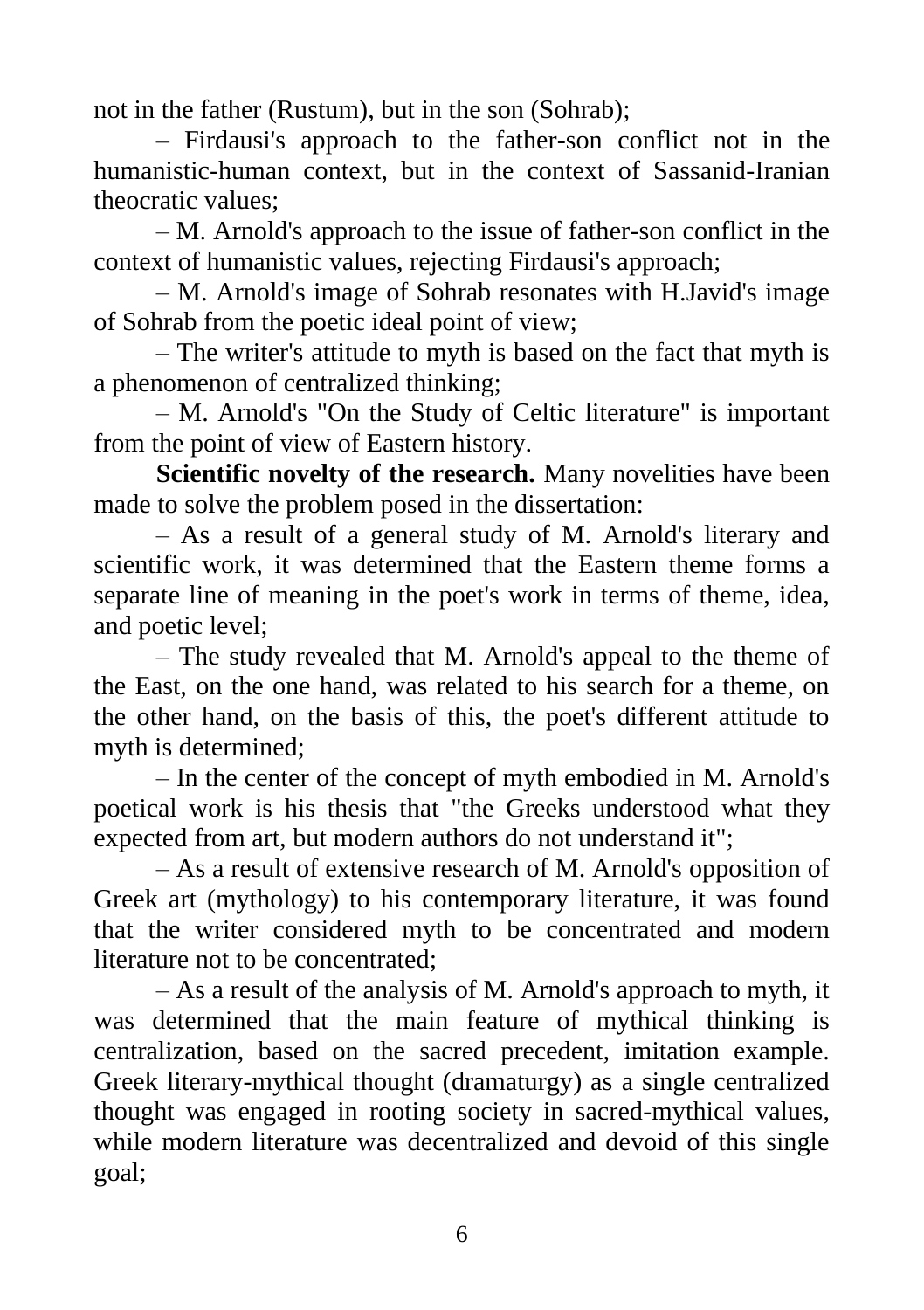– The research revealed that in M. Arnold's poem "The Sick king in Bokhara" the Eastern way of life is not realistic, but exoticromantic;

– The poem "Sohrab and Rustum", which occupies a wide place in the author's work from the point of view of the Eastern theme, related to A.Firdausi's epos about Rustum and Sohrab in terms of subject-plot; but it is different from the ideological and aesthetic point of view;

– It was clarified that M. Arnold rejected Firdausi's approach to the image of Sohrab in a new poetic and aesthetic plan, which reflecting the Iran-Sassanid theocratic-ideological meetings. In Firdausi's "Shahnameh", Rustam, who killed his son, is presented as a heroic ideal, while M. Arnold's heroic ideal is Sohrab. The poet did not accept Firdausi's approach, which expressed the nationalist interests of Iran, and idolized Sohrab, who fell into a tragic situation between the two ethnic groups in the Iran-Turan conflict and sacrificed himself in this way.

– A comparative analysis of the images of Sohrab and Rustum in the works of M.Arnold, A.Firdausi and H.Javid showed that the ideological and aesthetic meetings embodied by M.Arnold coincide with the meetings of H.Javid. Both writers, M.Arnold and H.Javid renounced Firdausi's limited national ideals and glorified universal humanistic values.

– As a result of extensive analysis of Matthew Arnold's "On the Study of Celtic literature", it became clear that this work is a valuable source in terms of ancient Turkic history, mythopoetic thinking, ethno-genetic origin of Europe.

**Theoretical and practical significance of research work**  The dissertation has both theoretical and practical significance. The theoretical significance of the research is conditioned by the possibility of using it as a theoretical source in new research on the problem studied in the dissertation**.** The main practical significance of the work is that this research can be used as an additional textbook in the teaching of foreign literature and, in particular, the work of Matthew Arnold in the philological faculties of universities.

**Approbation and application.** The scientific results obtained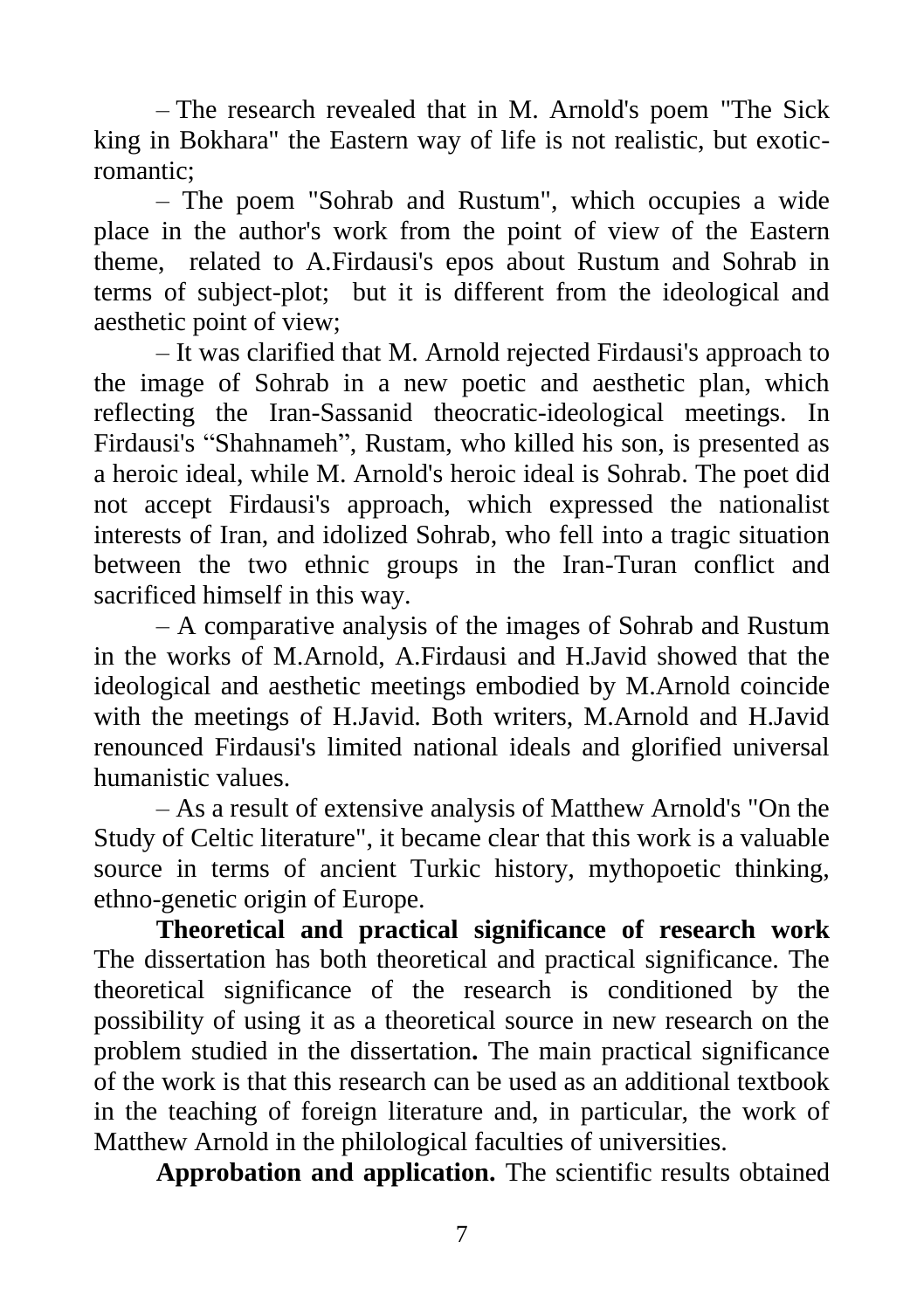during the research were published in the form of the articles and the theses in various scientific journals published in the Republic of Azerbaijan and abroad. The papers were presented at the international and national scientific conferences with reference to the provisions reflected in the dissertation.

**Name of the organization where the dissertation is performed.** The dissertation work was carried out at the Department of English Language and Literature of the Western Caspian University.

**The total volume of the dissertation with a sign including a separate volume of the structural units of the dissertation.** The dissertation consists of an introduction, three chapters, a conclusion, and references. Introduction – 5 pages, 8651 characters; Chapter I – 41 pages, 75696 characters; Chapter II – 43 pages, 76154 characters; Chapter III – 40 pages, 72665 characters; Conclusion – 6 pages, 10831 characters. The dissertation consists of 243 897 characters excluding the list of used literature.

#### **BASIC CONTENTS OF THE RESEARCH**

The urgency of the theme, the object and the subject of the research, aims and the objectives are identified, the research methods, main provisions raised for defense, scientific novelty of the research, theoretical and practical significance, approbation and structure of the dissertation are postulated in the **Introduction.**

The first chapter of the dissertation, entitled, entitled **"Matthew Arnold in the Context of British Literary-Critical Thought",** consists of two subchapters. The first subchapter titled *"Matthew Arnold's creative activity"* notes that the nineteenthcentury English poet and cultural critic Matthew Arnold was regarded as the third greatest poet of his time after Alfred Lord Tennyson and Robert Browning in Queen Victorian literature. Although his poetic works contain small and sad notes, his polished, didactic, satirical and ideological prose works have gained many admirers of literature. Arnold Matthew believed that poetry could be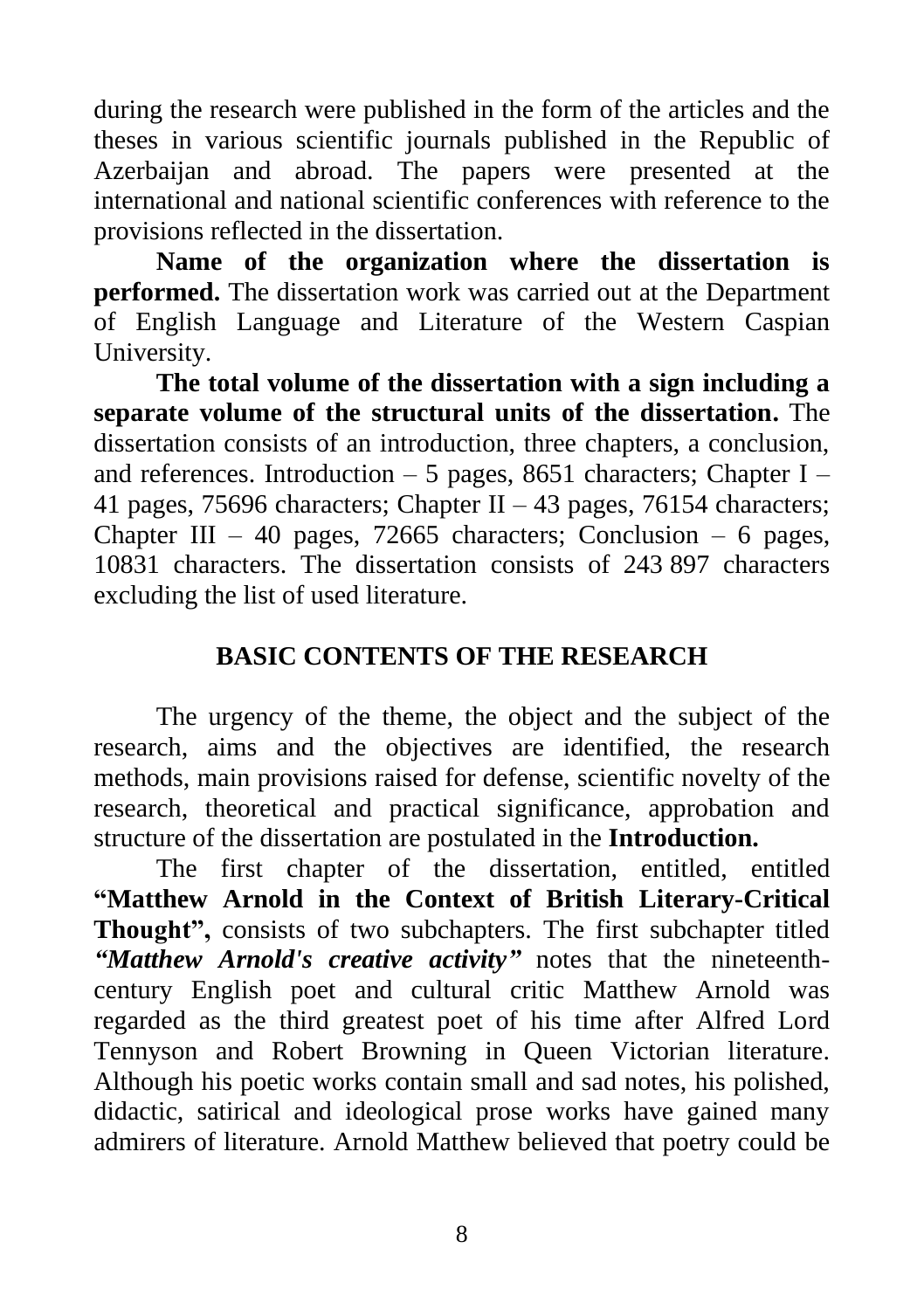"critical of life" and even had the power to articulate philosophy<sup>2</sup>. A characteristic feature of Matthew Arnold's work is the poetic expression of grandeur and beauty in both prose and poetry. At the same time, there are significant differences between Matthew Arnold's prose and his poetic legacy. In his prose, Matthew Arnold is a critic, a reformer, he knows exactly what is good and what is bad. As Castleman Justus Collins noted: "writes, is sometimes "absurd, insane, arrogant, and even bitter. But his poetry is sad, and there is an atmosphere of peace and tranquility Matthew Arnold's poems, written in his youth, clearly demonstrate that *"he was both, fall in love and a lover"* 3 . Matthew Arnold's poetic career which began in his youth, lasted only twenty years: (it is not such a long stage). One can only guess the reason for his departure from poetry. Although the life of his poetry is not very long, most of his works meet high standards, so they are undoubtedly worthy of a significant place in the history of nineteenth-century English literature.

Undoubtedly, he became acquainted with Greek philosophy, dramatic and epic poetry of the Hellenes, and admired their creativity. Matthew Arnold surprised that the works of the Greeks did not lose their value, the poet noted that their work meets religious sentiments and the highest intellectual requirements. Matthew Arnold was perhaps more than any other English poet, who appreciated a sense of balance. Anti-Victorian critic Matthew Arnold has attracted the attention of writers at various times. Dozens of monographs and articles were written about him in the West, and his poetic works and literary criticism were carefully analyzed in the 60s and 70s of the last century. Undoubtedly, this interest has been fueled by the tendency to re-evaluate many Victorian values that have been overshadowed until recently, by Britain's desire to recreate the heterogeneous history of the Victorian era and the objective picture

<sup>&</sup>lt;sup>2</sup> Sethi, N. Dover Beach: A Faithful and Spiritual Belief by Matthew Arnold. // International Journal of Advanced Researched and Development, Impact Factor: RJIF 5.24, – 2018. Volume 3, Issue, – p.626-628.

<sup>&</sup>lt;sup>3</sup> Castleman Justus, C. Introduction / Matthew Arnold. Sohrab and Rustum and Other Poems. Edited by Justus Collins Castleman. – New York – London: 1917. – p. 17.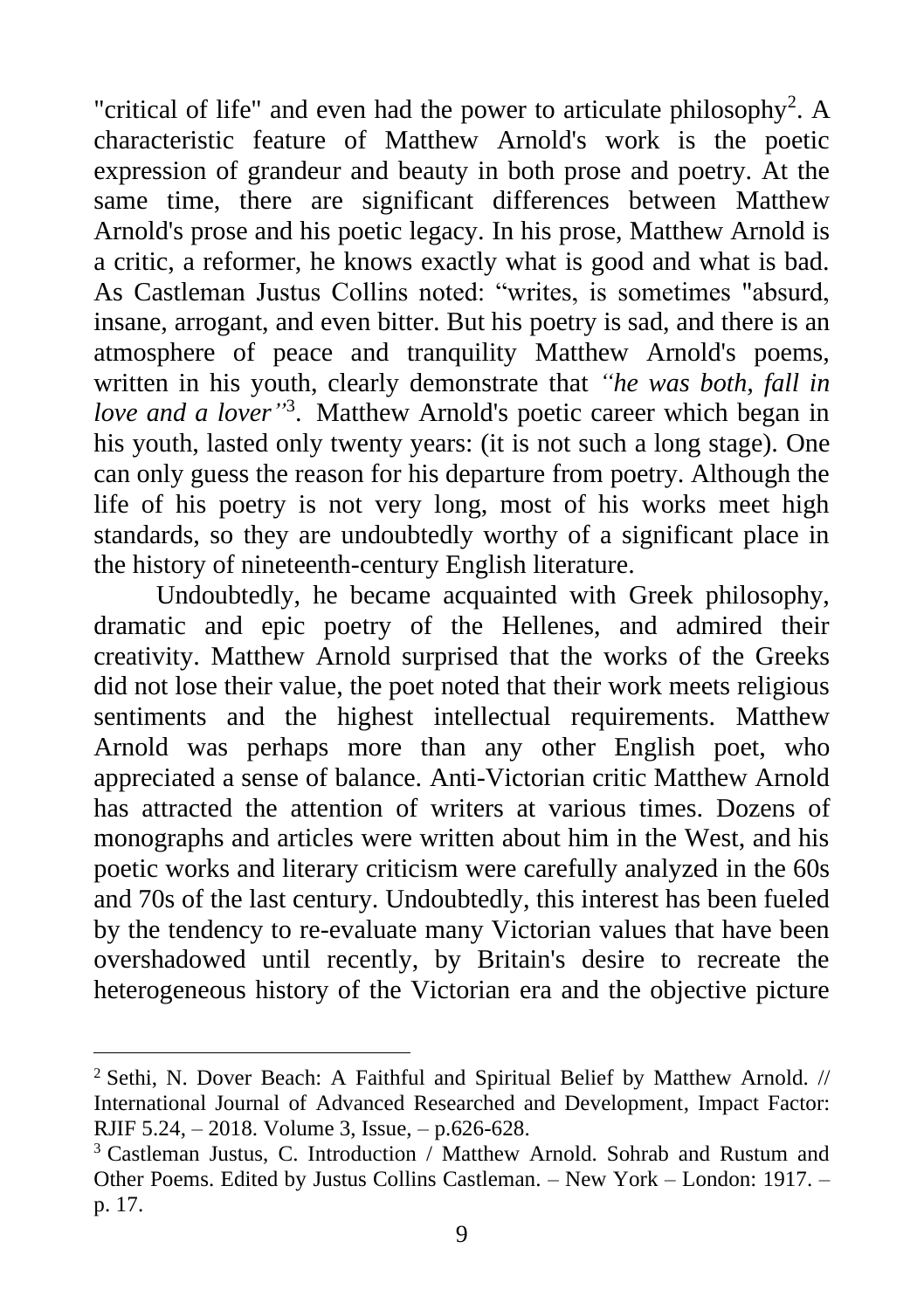of the literary process. Matthew Arnold's literary and critical works played importance role in this sense. In particular, the critical works of Matthew Arnold, published in the 60s and 70s, allowed to present the literary landscape of those years in a realistic way. It was a period in which his aesthetic principles were formed, as well as a period in the decade before him, a period of uncertainty in criticism and a search for literary criticism in England.

M.Arnold also preserved the "authenticity" of the Eastern color in the work. This is proved once again by his hard work on the sources while writing the work: Benjamin's Persian History ("History of Nations"), Sir John Malcolm's "History of Iran", as well as the history of Iran, the volume and content of which can be compared with the Greek "Iliad" and "Odyssey", the Romans "Eneida" "Shahnameh" was studied in detail.

Matthew Arnold was called the "Poet of Universities" for his scientific thinking and prestige in poetry. In Matthew Arnold's multifaceted work, the most appropriate to his world of genius is his elegy. The "Scholar Gipsy" and its equivalents, "Thrysis", "Memorial Verses", "Stanzas from the Grande Chartreuse", and "Stanzas in the Memory of the Author of Obermann", were rated as his best elegiac works.

The second subchapter of *"Matthew Arnold's Literary-Critical views"* shows that Matthew Arnold, a well-known figure in nineteenth-century English literature and an important figure in the development of English literary theory, was in fact involved in a number of British cultural fields, including the education system. He was a poet who showed the need for new reforms in the history of the world of aesthetic thought, the reflection of intellectual interests. In his research "The Function of Criticism at the Present Time" Matthew Arnold with his unique critical thinking and scientific positions determined the main tools with which the criticism of the XIX century.

"On the Study of Celtic Literature" was published in 1867, and the publication of the book opened up new possibilities for the establishment of the Department of Celtic Studies at Oxford University. As in his books "Culture and Anarchy" (1869),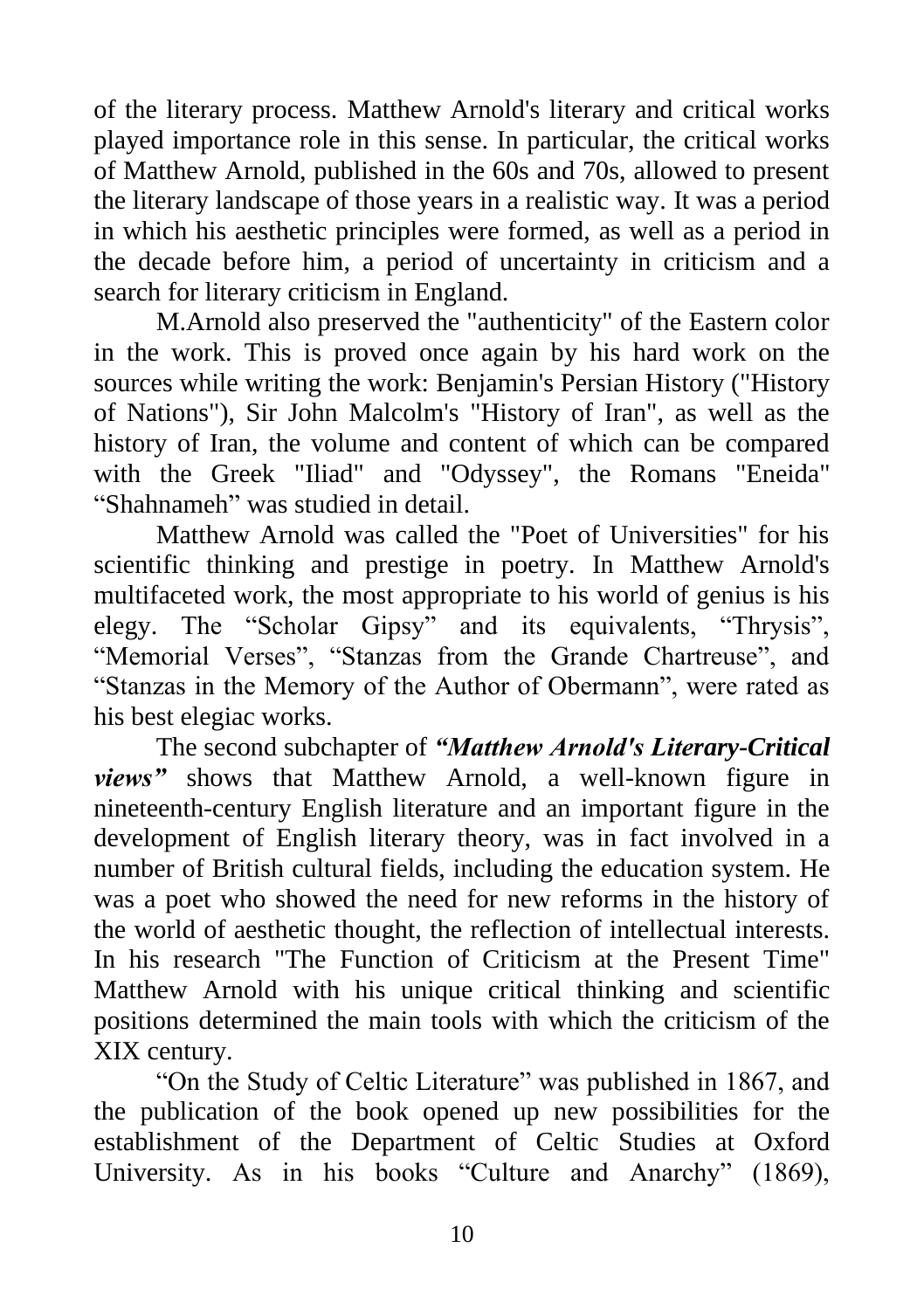"Friendship's Garland" (1871), "Literature and Dogma" (1873), and other books, Matthew Arnold described the provocation of English life and culture (provincial views and names), Philistineism, and sectarianism. He sharply criticized (sectarianism) and utilitarian (profit-seeking) materialism, concluding that Britain needed intellectual interest, new ideas and a comparable European worldview.

During his 10 years at the Department of Poetry at Oxford University, from 1857 to 1867, his lectures were not devoted to the work of his contemporaries or himself, but to the English translation of Homer's Iliad and Odyssey. Matthew Arnold's lectures at the University were published in volume

Consider the following point in Matthew Arnold's "The Study of Poetry": *"Our science without poetry would seem incomplete, and now what has been transformed into religion and philosophy with us will be replaced by poetry, I think science* (without poetry – T.K.) *seems incomplete"* 4 *.*

Matthew Arnold, like John Dryden, Samuel Johnson, and Samuel Taylor Coleridge, who reworked aesthetic imaginations and tastes in the history of British literature and culture and established his own traditions.

Matthew Arnold, who began his career as a poet in 1840, soon learned that his time was "far from poetry" and that he had lost faith in the possibility of great poetry due to a lack of productive ideas and literary criticism. In his essay "The Function of Criticism at the Present Time," he joined the initiative to "study and disseminate what is known and thought in the world" in the field of literature, philosophy, and social theory in order to create a critical "flow of true and new ideas": decided that it was impossible to write without criticism. Matthew Arnold believed that pragmatism, the "free play of ideas," was based on group, party, and so on. Lack of dependence is a key indicator of genuine criticism. He could not find it in the essence of his life, in England, where politics and religion were strong. According to Matthew Arnold, the main problem is that

<sup>4</sup> Arnold, M. From "The Study of Poetry" / The Idea of Literature. The Foundations of English Criticism. – Moscow: Progress Publishers, – 1979. – p.117.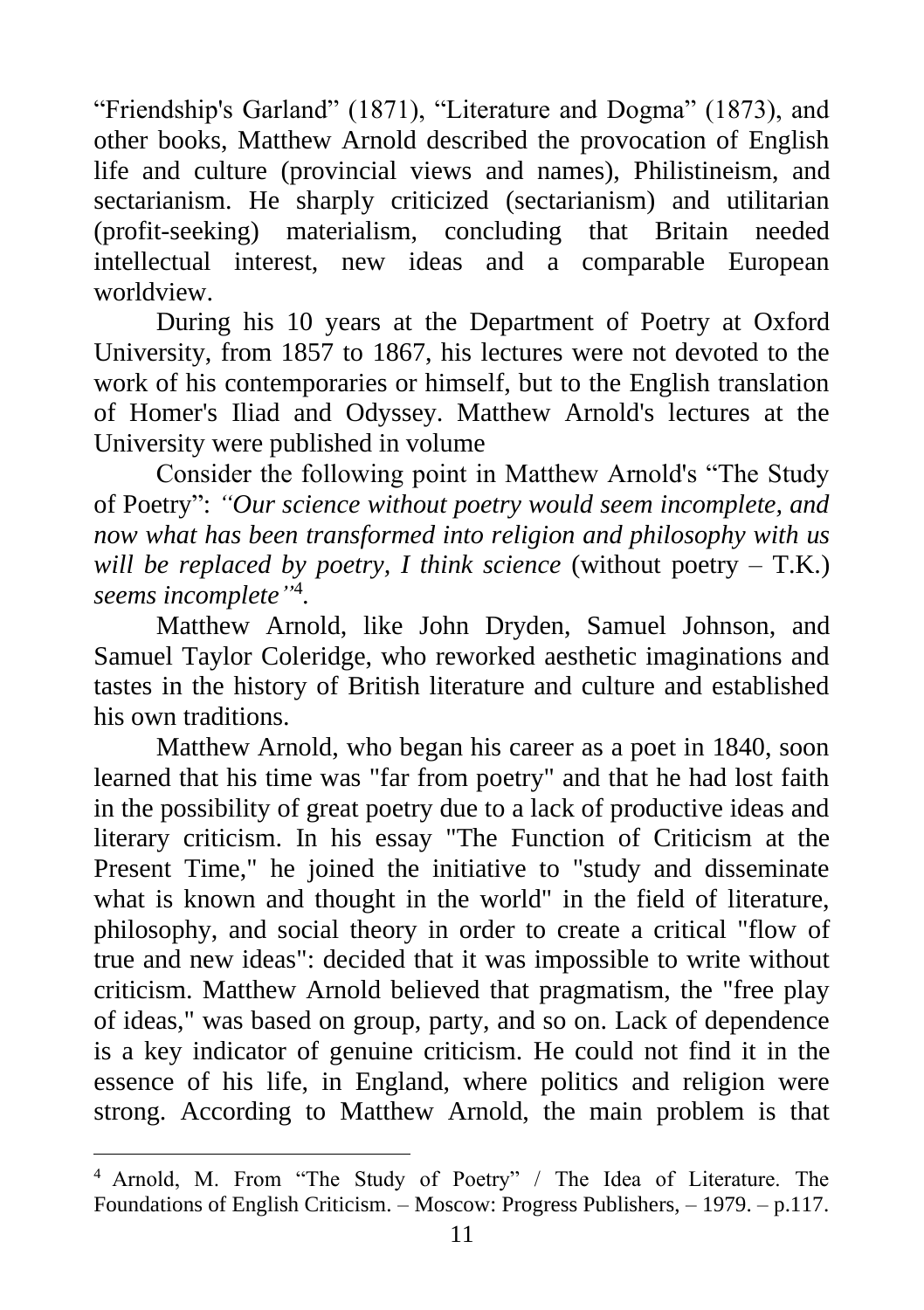people tend to see "not everything as it is, but in a different form" from a different perspective.

Poetic talent is inspired by the intellectual and spiritual atmosphere, as well as the ideas of the time. However, it should be noted that such an environment does not always exist: *"... therefore, the period of great creativity is short, and sometimes the works of many talented authors do not satisfy the reader; The combination of two beginnings, such as the writer's talent and a favorable period, is important for the creation of perfect works of art, and talent alone is not enough in an inappropriate time frame".* In addition, creativity includes such controlling elements that it is not the author's creativity that is at stake, but his critical ability. This is also important for the modern poet, otherwise his work will not last forever.

Matthew Arnold's essay "Study of Poetry" (1880) is considered one of the most influential texts of literary humanism: it emphasizes the socio-cultural functions of literature, its ability to cultivate civilization and morality. According to the scientist, the status of religion is increasingly threatened by science, the ideology of "fact". He considers philosophy helpless because it is rooted in hopeless unresolved questions and problems. He argues that we should turn to poetry not only for moral and emotional support and comfort, but also to interpret life for ourselves. He defines poetry as a criticism of life. The greatest means of poetry is, in fact, the substitution of religion and philosophy<sup>5</sup>.

If poetry is to serve this high position, we must be more confident in our ability to distinguish between good and bad poetry. This is the opinion of Matthew Arnold.

The second chapter of the dissertation, titled **"Oriental life and epic traditions in the poetry of Matthew Arnold"** consists of four subchapters.

The subchapter entitled *"The Sick King in Bokhara" reflects the Eastern way of life"*. It is shown that Matthew Arnold's poem "Sick King in Bokhara" is studied in literary debates, as a rule, together with the poem "Mycerinus". Because in both poems

<sup>5</sup> Arnold, M. Selected Prose / M.Arnold. – Hereafter cited as SP. – Harmondsworth: Penguin,  $-1970$ .  $- p.340$ .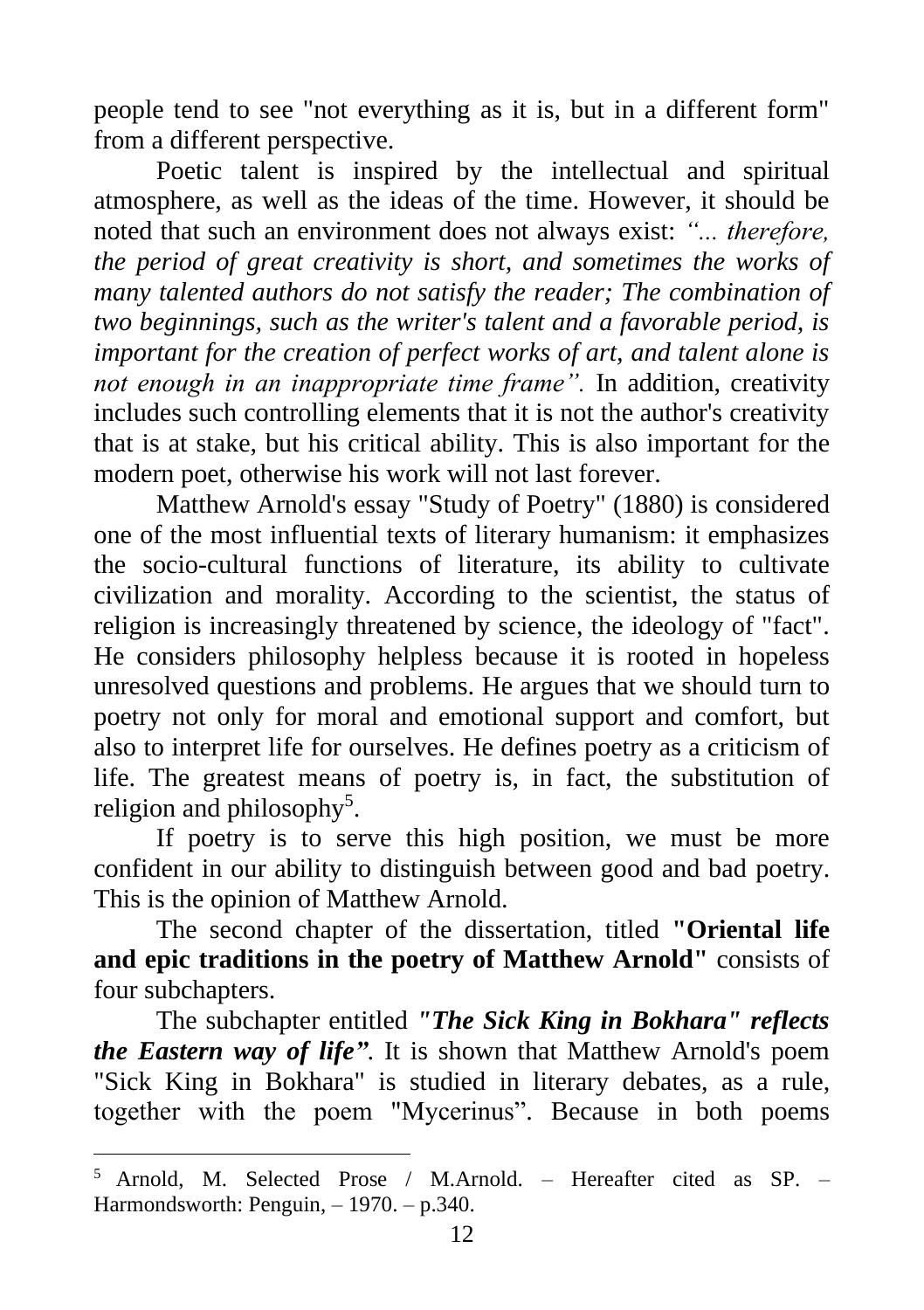philosophical ideas are expressed. In the plot line of both poems, the image of the ruler stands, and the rulers attract more attention, both in terms of age and outlook. In the poem "The Sick King in Bokhara" the events take place in Asia – in Samarkand, Merv, Orgunj, and in "Mycerinus" the events take place in Greece.

Farel L.Jouard, who studied Matthew Arnold's work under the direction of Abraham Valentine William Jackson (1862-1937), an American expert on Indo-European languages, tried to hypothesize the reason for writing the poem "Sick King in Bokhara" in his work on the East. Farrell L.Jouard wrote in his research that while researching the subject of the East in Matthew Arnold's work, a poem he wrote on the subject of the East "The Sick King in Bokhara" caught my attention. Although Matthew Arnold has never in Bokhara, his masterful poetic depiction of the city of the East inevitably attracts the attention of both western and eastern readers, taking them into the world of thought. What was the main source of the poem written on the theme of the East? I wanted to know where the subject of the poem came from, but seeing that the long research was pointless, I wrote a letter to Matthew Arnold's sister, Miss Frances Arnold, expressing a desire to learn about it. He kindly sent a reply, saying, "It was probable that Matthew Arnold involved this work from Lieutenant Sir Alexander Burns, whose nicknamed was Bokhara". But who was Alexander Burns, and why was he so interested in the subject of the East? What connected it to the East? Under the "rain" of questions, it was not so easy to determine the nature and reasons for this interest.

This dilemma became one of the main goals of Central Asian and European researchers in the late 18th and early 19th centuries. However, Eastern feudal despotism turned Bukhara, Khiva and Kokand into a symbol of immunity for Christians. Those who tried to do so lived in fear of losing their lives. For this reason, a number of scientists have been forced to keep their identities secret while exploring the Central Asian area. Alexander Burns was one of them. He served as a trader in Afghanistan and Central Asia from 1831 to 1836 and conducted researches. It is even said that he was a relative of the famous Scottish poet Robert Burns. After some hesitation,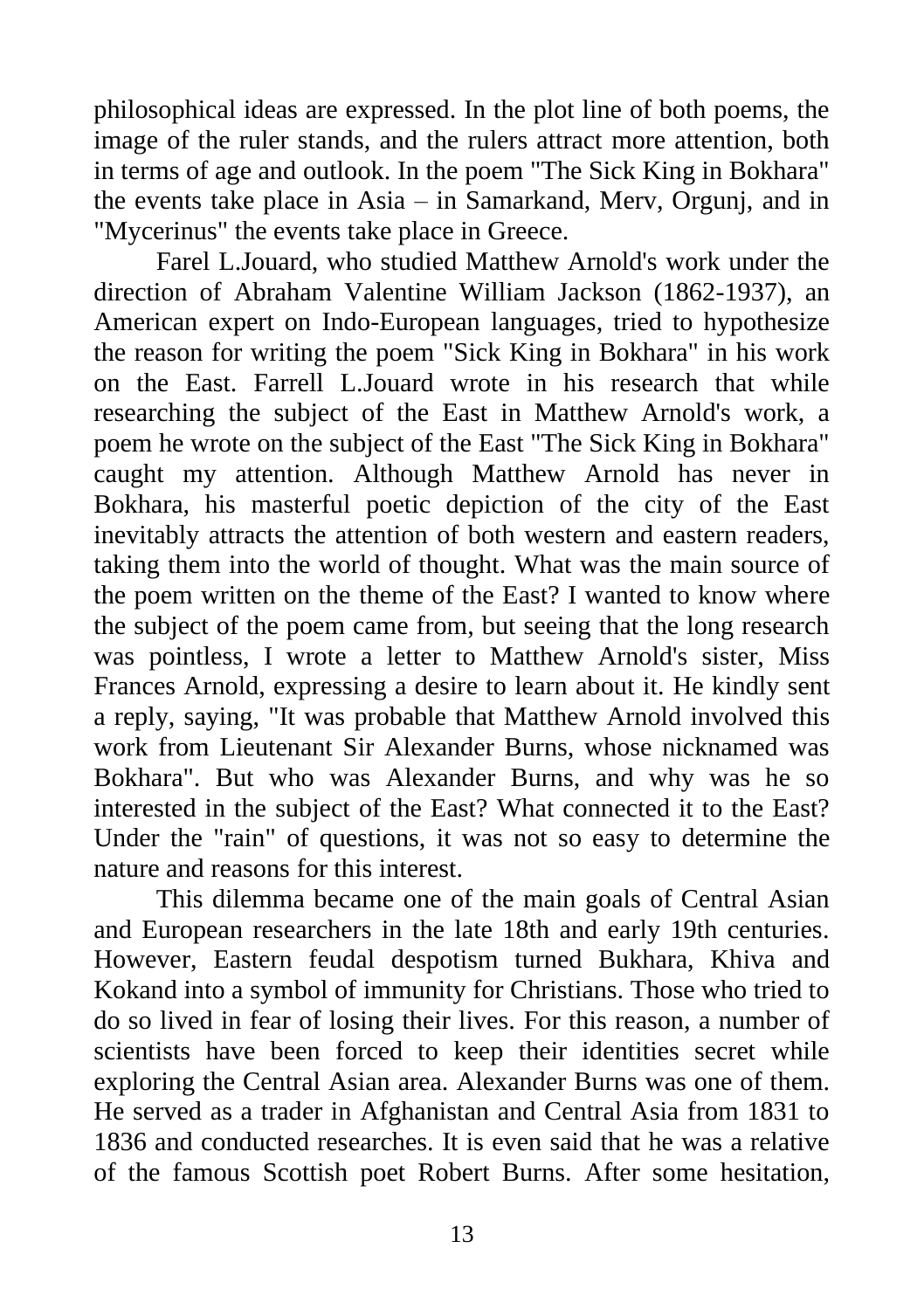Alexander Burns disguised himself and set out for the Amu Darya in a merchant's robe in a large caravan of camels. About five months later, Burns crossed the Amu Darya River and came to the city of Theremza, where he found his way to the residence of the Bokhara King. Thus, he wrote about what he had secretly seen with his own eyes during his stay in Bokhara. Although Alexander Burns's information about Central Asia sometimes does not justify itself, but it should not be forgotten that he is considered the first researcher in this field. During the five years of his travels, he wrote a two-volume book, "Travel to Bokhara", and presented it to the British Empire.

Matthew Arnold described king's visit to the mosque as follows: *"The king, dressed in a simple silk robe, was seated in front, and two porters carried him, and the Holy Qur'an was brought to him. Compared to his predecessors, the present king showed himself to the worshipers as a man of self-sacrifice and devotion to religious ceremonies. He had strict rules for performing religious rites, but he was not a fanatic like his father, despite praying three times a day"*<sup>6</sup> *.*

Infuriated, the khan demanded that the mullah be punished. The sofa is assembled and the mullah is sentenced to death. According to Sharia law, he was to be stoned. The king described by Matthew Arnold was not cruel, and he even instructed the king's to men not to touch him if the sinner wanted to flee if he could not bear the blows. However, the mullah turned his face to Mecca and said, "Allah is One and Muhammad is His Messenger." King (khan) attends the ceremony and throws the first stone himself.

Poetic examples, or the customs and traditions of Eastern countries of travelers, merchants and researchers, can be considered as a one-sided assessment of the essence of events in social and spiritual life. On the other hand, the impressions and poetic images created by the West and its travelers, scientists and poets. The exaggeration of ignorance and backwardness in the East, and even tragedies for a sip of water, creates a certain negative emotion and impression.

<sup>6</sup> Arnold, M. The Poetical Works of Matthew Arnold Complete Edition with Biographical Introduction / M.Arnold. – Boston and New York Pub: Tomas Y.Crowell and Company, – 1897. – p.94.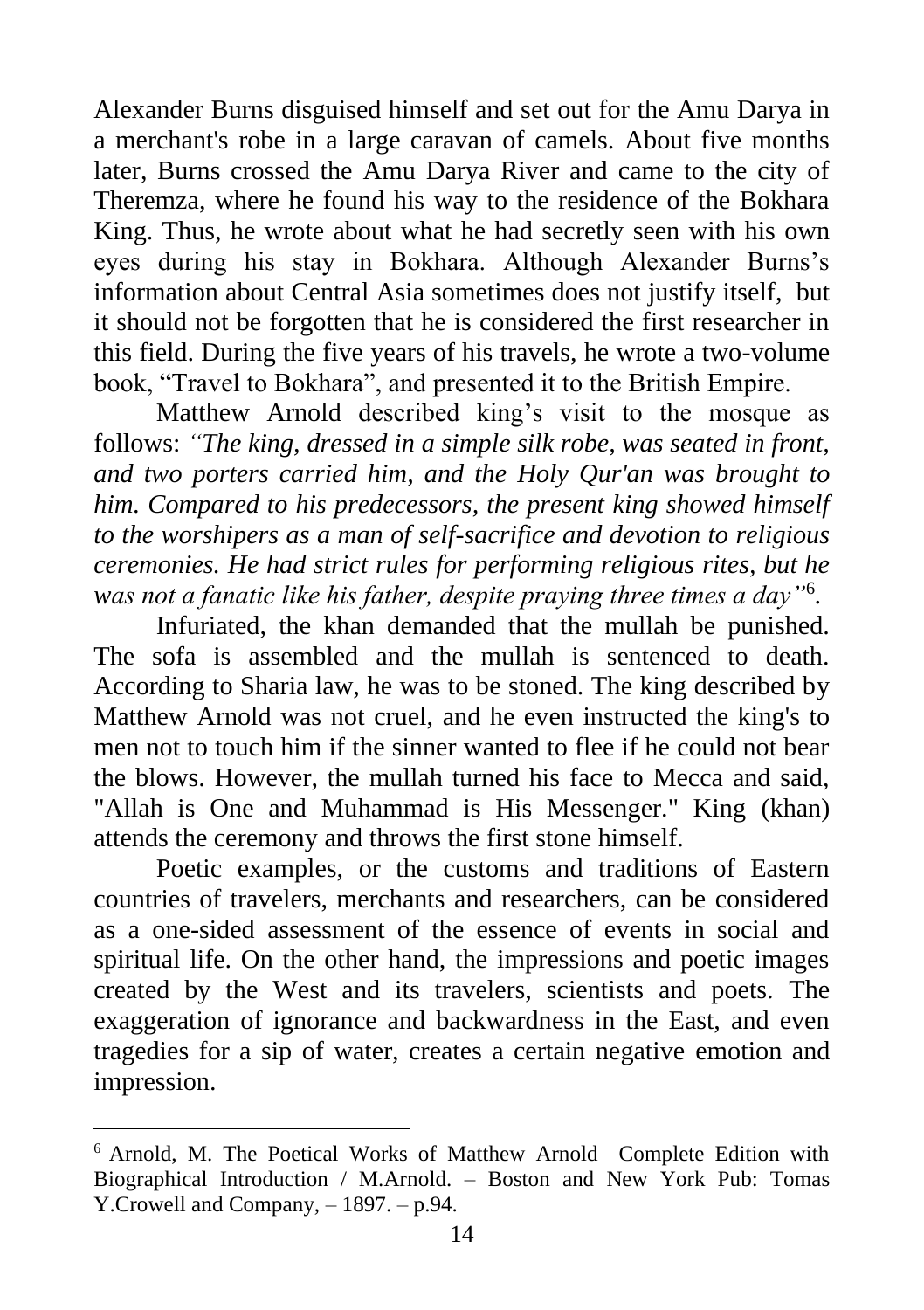The second subchapter called *"Matthew Arnold's "Sohrab and Rustum" and Firdausi's "Shahnameh"'s comparative semantics"* is noted that as a Western literary critic, he referred to ancient Greek literature, the works of ancient Greek poets and philosophers such as Homer and Sophocles, as well as Eastern culture and literature.

In 1853, Matthew Arnold turned to Eastern poetry and wrote a poem of the same name based on the epos "Sohrab and Rustum" from Abulgasim Firdausi's "Shahnameh" epic. "Sohrab and Rustum" is a large-scale and ambitious work in his work.

Before quoted the publication of the Firdausi's Shahnameh, Matthew Arnold got acquainted with many editions of the saga. The first four-volume scientific edition of the Shahnameh was published in 1829 in Calcutta, India, by the English scholar and orientalist Turner Macan (1792-1836), along with seventeen manuscripts.<sup>7</sup>

The work stands on top of an art monument that is polished, containing the features of a classical model, as if reminiscent of the songs of the "Iliad". The young prince Sohrab is the son of the hero Rustum, unaware of his existence. Sohrab had never seen his father, but he knew who he was. The mother, who announced the birth of her daughter at the time of her birth, was terrified that Rustum would separate her son from her and take him into his care. Sohrab gave the impression of a knight, who grew up in a warrior mood, where the honor and dignity of his father can be proud in the future. In the poem, Turan and the Iranian armies meet on the eve of the battle, Sohrab's impatient finding of his father, his desire to add him to the crown of honor after finding his father, and then the meeting of the father and son and the wounding of the father's son during the war was skillfully given. Matthew Arnold prefers the image of Sohrab in the poem "Sohrab and Rustum" and presents him as a more noble and emotional person than in Abulgasim Firdausi's epic "Shahnameh". In his poem, Sohrab, despite being wounded by his father, does not blame him, but comforts him and says that it is a matter of fate. However, unlike Matthew Arnold, Abulgasim Firdausi

<sup>&</sup>lt;sup>7</sup> Encyclopedias, dictionaries, reference books  $/$  – Moscow: Publishing house "Soviet encyclopedia", – 1972. – p.995-996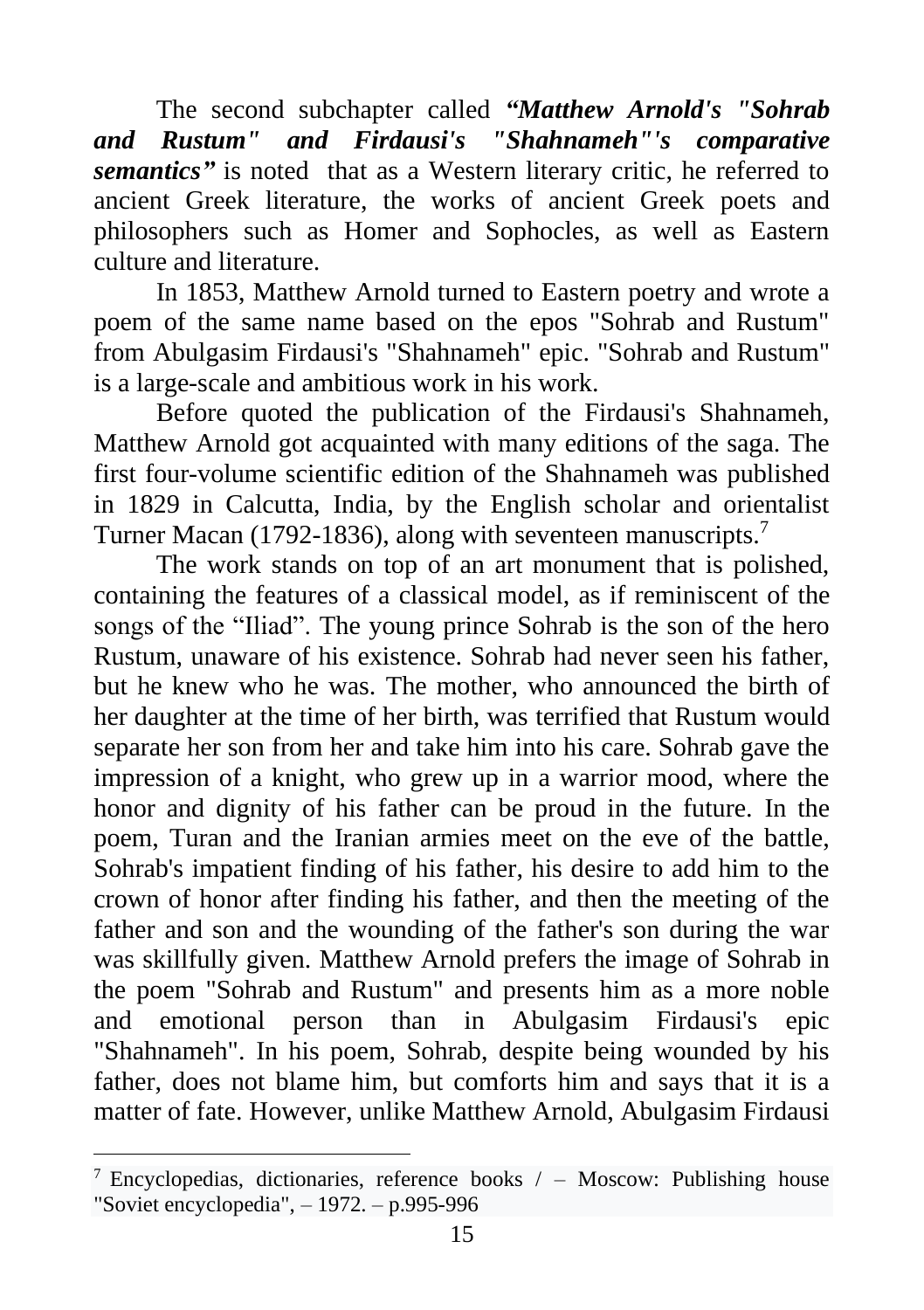preferred the image of Rustum to all the heroes in the "Shahnameh", presenting Rustum as the strongest, the protector of the crowns of kings. Firdausi considered Rustum to be the political support of the country. Even his enemies bow to his courage, bravery, fighting spirit, extraordinary ability and heroism. Throughout the work, Rustum is presented to readers as an invincible hero, but at the end of the work, Rustum is no longer an invincible hero, but a miserable and helpless father who has lost the game of his destiny, injuring his son.

M.Arnold's concept of "hero" differs sharply from A.Firdausi's concept of "hero", and this is primarily due to the sharp spatial and temporal differences between the literary and aesthetic values of the epochs to which these artists belong.

A. Firdausi's "hero" model is epic-mythological, M.Arnold's model is romantic-epic. M.Arnold differs from Firdausi's epoch not only centuries, but also different epoch-making views on the concept of "hero". Firdausi was a poet of the epic period, M. Arnold was a poet of the written literature period. For Firdausi, Iranian myths were a means of restoring, preserving, and reviving the identity of the Iranians (Sassanid Iran) that had collapsed under Arab occupation, while for Arnold, myth was a source of original, pure humanist ideas, a source of centralized thinking. In this sense, A.Firdausi could never praise Sohrab as the bearer of his national ideas, because his mother was Turkish and his father was Iranian. For M. Arnold, there was no such duty, no obligation, determined by ethnic identity. Because of the tragedy of Sohrab's image, the tragic situation between two ethnoses (Iran and Turan) and the attempt to get out of this situation based on humanistic ideals, natural-divine father-son love, M. Arnold called Sohrab the hero of his work, the bearer of his poetic ideal. The author has become the main implementer of the concept. Regardless of whether they wrote or created at different times and places, both artists approached the issue from the same perspective, based on the slogan "wars are the scourge of humanity". Firdovsi cursed the bloodthirsty rulers and their wars in the "Shahnameh", taking peace and stability from the people and exposing the grave consequences of the wars.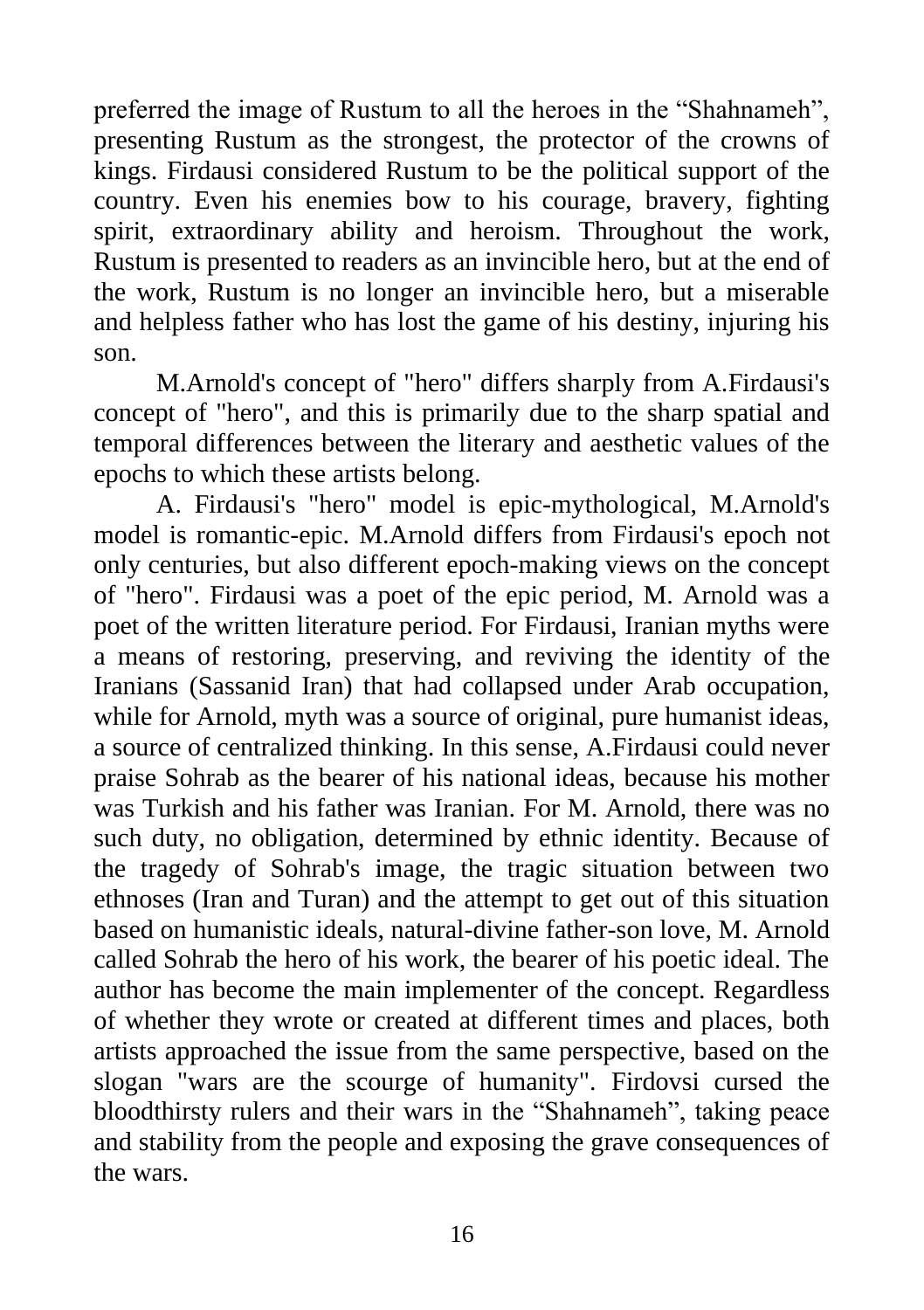The third subchapter entitled *"Comparative analysis of the images of Sohrab and Rustam in the works of M.Arnold, A.Firdovsi and H.Javid"* states that Firdausi's "Shahnameh" was widely known and loved in both Eastern and Western countries. The poet's work has not lost its relevance in the later stages of literary history. Azerbaijani playwright Huseyn Javid (1882-1941) wrote the tragedy "Sayavush" based on the epos "Sayavush and Sudaba" in 1933 on the occasion of the  $1000<sup>th</sup>$  anniversary of Abulgasim Firdausi. Along with Huseyn Javid, the great Azerbaijani composer Uzeyir Hajibeyov created a five-act opera based on the epos "Sohrab and Rustum" and staged it on the Azerbaijani stage before the revolution.

The Eastern world, Eastern literature, culture and mythology have always been a rich source for Western scholars and writers for centuries. Eastern poetry and, in general, the Eastern way of thinking are reflected in the works of Western poets. In Western literature, Matthew Arnold, and in Eastern literature, Huseyn Javid applied for Abulgasim Firdausi's famous work "Shahnameh". In Firdausi's "Shahnameh" epic, a special place is given to mythological plots and images in the sagas. Unlike Firdausi, Huseyn Javid and Matthew Arnold bypassed the mythical clouds, and despite the similarities, both writers fulfilled the spiritual-cultural Turkic mission of the Eastern epic and cultural traditions. Unlike Huseyn Javid, Matthew Arnold found similarities with Greek mythology.

In Huseyn Javid's "Sayavush", the events take place in Zabilistan. Siyavush is training here with Rustum and other wrestlers. After losing his mother, Sayavush grew up under the care of Rustum. When he grows up, his father Cavus takes him to him. A big party was organized on the occasion of his son's arrival to the palace, and Siyavush's mother Sudaba was to attend the party. The inclusion of the theme of the East in the works of Matthew Arnold, of course, can be associated with his close guidance to the history, culture and literature of the East, his great interest and love for the history and literary world of the East.

In 1853, Matthew Arnold wrote the poem "Sohrab and Rustum" consisting of more than 800 verses, quoting the epic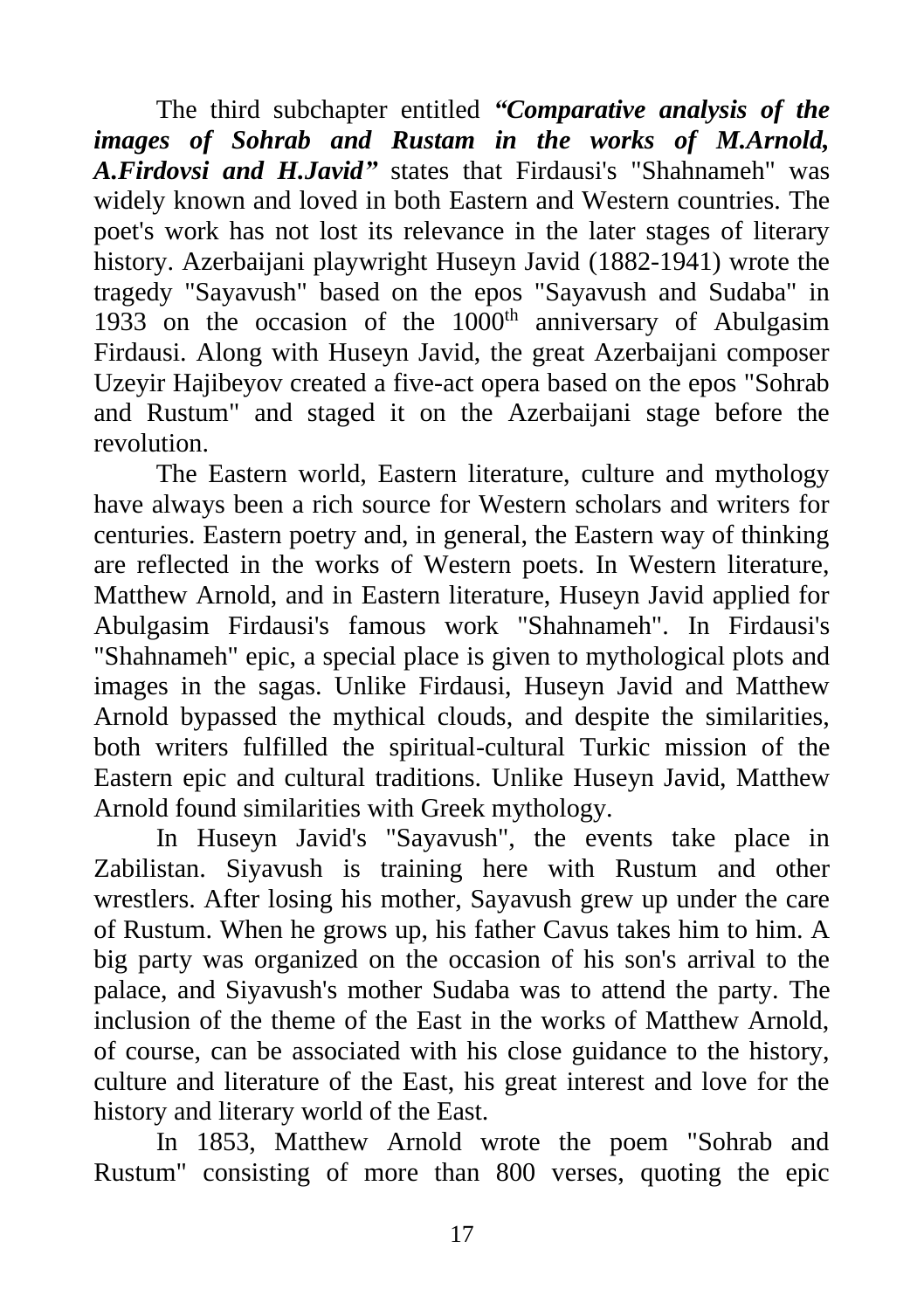"Shahname" by the great poet of Eastern literature Abulgasim Firdausi. The poem is considered to be a large-scale and ambitious work of the English poet. The events in the poem take place near the Amu Darya River. Matthew Arnold introduced the Amu Darya River as Oxus Stream. Giving such a name, of course, gave the impression that the poet was familiar with toponymic transformations in Greek, as well as literature. Despite the fact that he benefited mainly from Eastern literature and culture, Matthew Arnold wrote the poem "Sohrab and Rustum" in the Greek style, comparable to the Greek literary heroes.

Unlike Abulgasim Firdausi, Matthew Arnold preferred the image of Sohrab in his poem "Sohrab and Rustum" and presented him as a more noble and emotional person than the image of Sohrab presented and described in "Shahnameh", while Rustum was an angry, cunning and arrogant person. As much as Iranism is praised in Firdausi, it is possible to see the opposite in Huseyn Javid.

Regardless of whether they wrote at different times and in different places, all three writers looked at the issue from the same angle, holding the idea that "wars are a scourge of humanity" as a banner. Like Abulgasim Firdausi, both Matthew Arnold and Huseyn Javid took peace and stability from the people, cursed the bloodthirsty rulers, the wars they waged, and did not hesitate to expose their grave consequences.

While A. Firdausi praises the idea of Iranism, H. Javid – the idea of Turanism, M. Arnold seems to have taken a neutral position between them. This is natural. Because while Firdausi was a staunch Iranian and Javid was a staunch Turanian (Turkist), M. Arnold was neither an Iranian nor a Turk. Of course, Firdausi's Iranianism and Javid's Turanism cannot be equated in terms of quality. While Firdausi was an Iranian who hated the Turks and made this clear in the Shahnameh, Javid never hated the Iranian ethnos as a Turanian.

It is confirmed that the father-son conflict in the works of A. Firdausi, M. Arnold and H. Javid cannot be assessed as a purely poetic event. While M.Arnold's approach to this conflict has an artistic and aesthetic character, A. Firdausi's approach reflects ethnoepic and ethno-theocratic ideals. We also see the embodiment of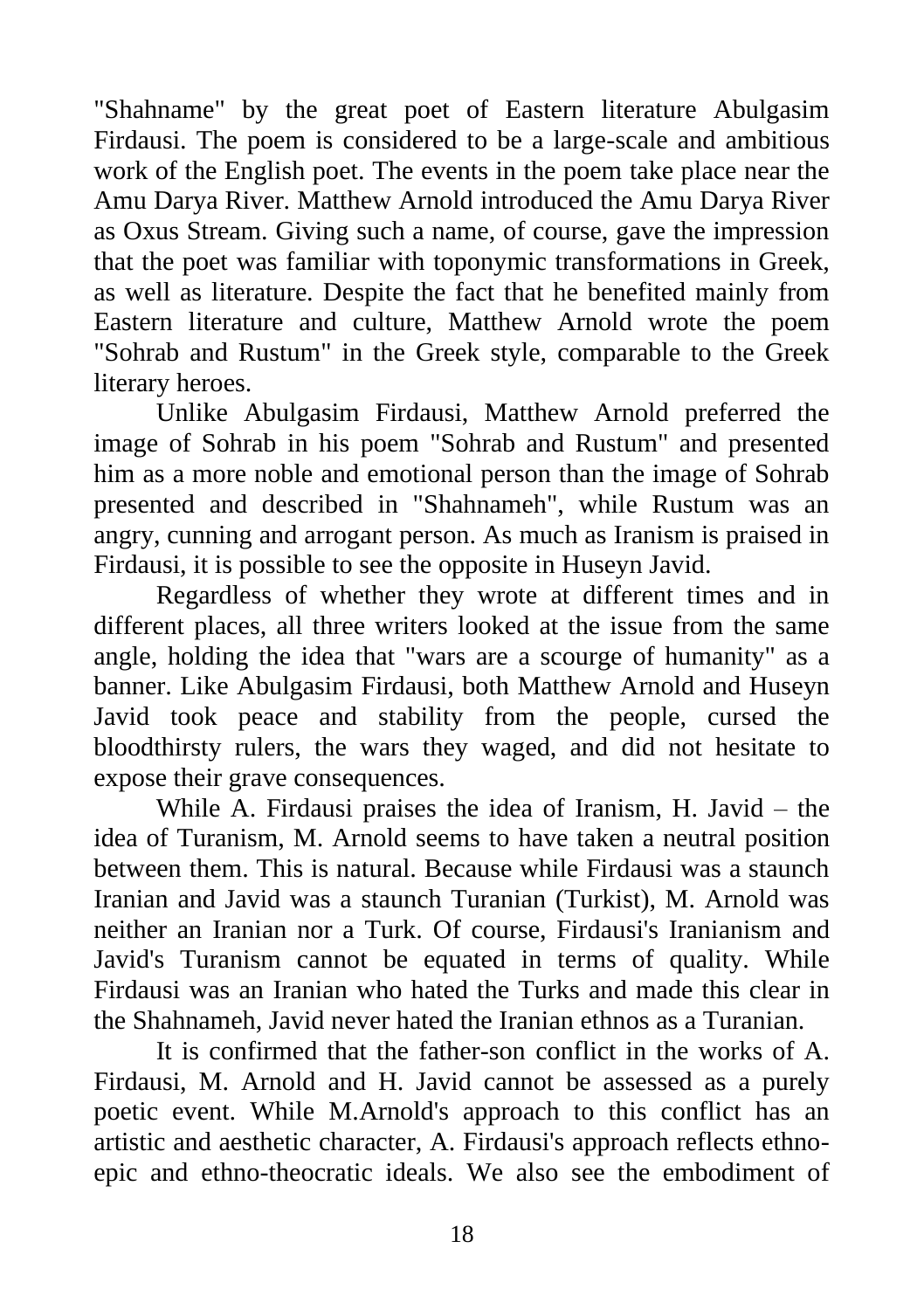ethno-epic ideals in H.Javid, but in his approach he is a humanist who is completely far from Firdausi's idea of national hostility.

The subchapter entitled *"Arnold's poem" Sohrab and Rustum "in the field of research"* states that Iranian researchers Ali Haydari and Nozar Niazi, who claim that Homer's atmosphere is widely reflected in the poem in of Matthew Arnold's poem. Although his article in the "Review of European Studies" clarifies many points in Matthew Arnold's parallels between Rustam and Sohrab's Achilles and Hector in Sohrab and Rustam, the Iliad is based more on Greek mythology.

Matthew Arnold's first work, Sohrab and Rustum: An Episode, published in 1853, was a narrative poem on a tragic subject. In fact, the poet is said to have written the subject on the basis of John Malcolm's History of Persia and a summary of St. Beauvais's prose translation of Firdausi into French.

In his poem Matthew Arnold, quoted from Katharine Hull (1921-1977) and Pamela Whitlock (1920-1982), one of the most famous works of children's literature, The Far Fifth Ogus. He preserved the title and place names in his poem. The most interesting thing is that Justus Collins Castleman, the author of the foreword and notes to Matthew Arnold's collection "Sohrab and Rustum" and other poems, wrote in his explanation of the word "Oxus" ("Oghuz") that this word is the main river separating Turan (Azerbaijan) from Iran and noted that the name was given by the Greeks and Romans.

Hasan Javadi, who lives in Washington, D.C., once addressed "the influence of Persian poets", including Abulgasim Firdausi, on the work of Matthew Arnold in the fifth chapter of his study, "Persian Literature Influence on English Literature". In the foreword to the book, the author notes that *"with very few exceptions, translators and imitators became acquainted with the Persian language. Matthew Arnold has such exceptions, however, the great right of Firdausi's genius, "Sohrab and Rustum" allowed Arnold to gain a place among the artists who brought the Persian words to the attention of the English public"* 8 *.*

<sup>8</sup> Javadi, H. Persian Literary Influence on English Literature / H.Javadi. – Published by Jahan Book Company, – 2008. – p. xı- xıı.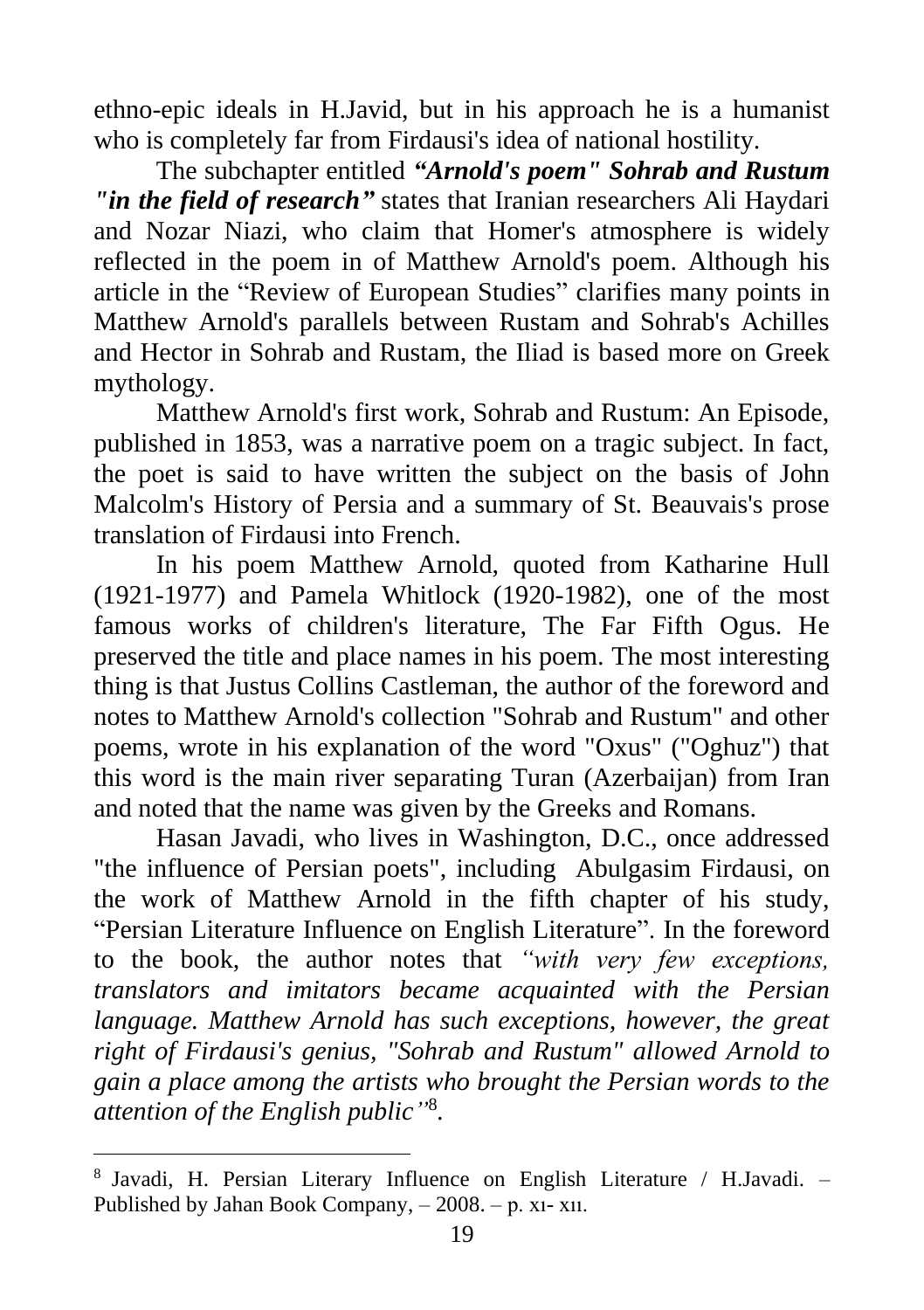It is clear from the comparative analysis of the images of Sohrab and Rustum in the works of M. Arnold, A. Firdausi and H.Javid that although H.Javid was a strong Turanian playwright , unlike Firdausi, he approached nationalism through the prisms of humanistic values, natural and divine rights of peoples.

The third chapter **"The East in Matthew Arnold's Study of Celtic Literature",** consists of three half-chapters. The subchapter entitled *"General Content of the Study of Celtic Literature"* states that the phenomenon of Celtic studies began to appear in England and Ireland at the end of the 19th century and included not only Celtic language but also Celtic culture, history and ethnography.

Matthew Arnold was of the opinion that the "German spirit" instilled in the English "the preservation of honesty and balance, diligence, perseverance, and devotion to nature". The "characteristic spirit of the Celts" instilled such feelings as "sensitivity, disobedience, rebellion, feminism." These characteristics primarily lead to the development of culture, especially literature. The combination of Celtic and German characteristics created the conditions for the emergence of art and British religiosity. The "Norman spirit" manifests itself in the "energy and ability" of culture, but it does not shy away from arrogance and cruelty<sup>9</sup>.

The first researcher of Celtic literature was Ernest Renan. In "Poetry of the Celtic Race", he saw the essence of Celtic literature in abstraction, softness, passivity, and fantasy. After Ernest Renan, Matthew Arnold continued his research into the study of Celtic literature.

The study and research of Celtic literature proved once again that Matthew Arnold opened new horizons in science. In his Essay "On the Study of Celtic Literature", Matthew Arnold explored the Celts' love of nature, the product of (Celtic) imagination, and Celtic melancholy, each under a separate heading. The Celts' love of nature was not only "mysterious", but also "beautiful", "charming", which

<sup>9</sup> Sokolova, N. Victorian about the English to the problem of understanding national identity in the context of the era // Problems of identity, ethnicity, gender in the culture and literatures of the Old and New Worlds. – Minsk: – 2004. – p.54- 62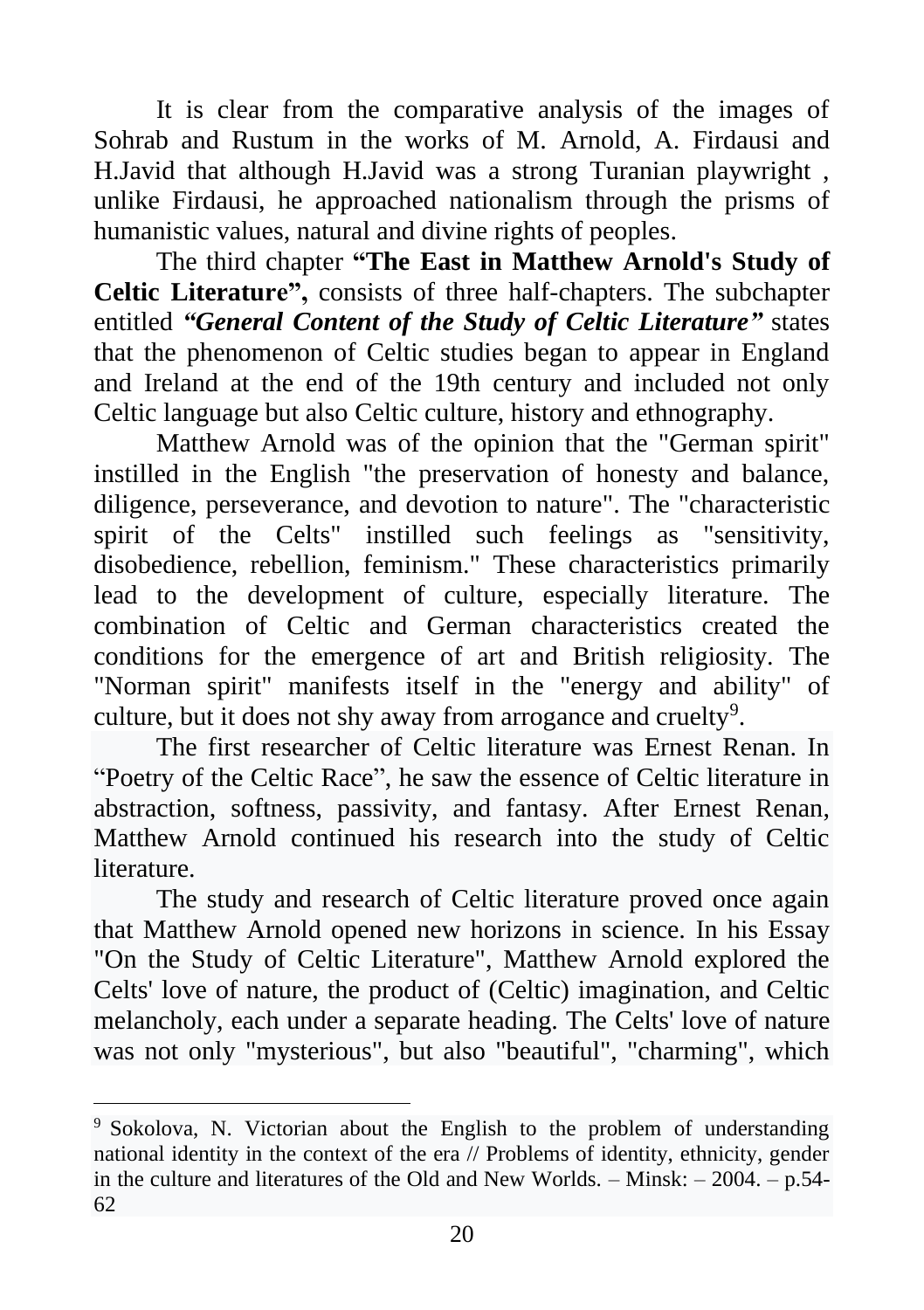adds to the color of "charm and magic"."On the Study of Celtic Literature" was a much-needed and talked-about essay of its time. This essay is rich in intuitive foresight and critical insights, and in turn was inspired by the writings of the great French critic Ernest Rena, Poetry of the Celtic Race ("La poesie des race celtiquies"). Matthew Arnold used Rena's remarks on "Celtic morality, melancholy, and the Celtic approach" in a coherent study of Celtic, Welsh, and Breton literature.

The second subchapter, entitled *"The Oriental (Cymmer) Element in Celtic Literature and Culture"* emphasizes that there is no need to prove once again that Matthew Arnold's lectures, used as "Cymry" or "Cimmerians" in his lectures, are clearly "Cimmerians." However, on page 11 of the book, the name of the Cimmerians is once given as "Cimmerians", and in all other cases as "cymry" or "cymris".

Owen Jones, a native of Wales, was born in The Valley of Myvyr in Wales shortly before the middle of the 18th century and later collected Celtic literature and deposited the manuscripts in the British Museum. The samples of literature he collected are addressed to the reader under the name "The Myvyrian manuscripts".

Matthew Arnold's researches on Celtic literature is noteworthy as a call for reconciliation between the ancient Celtic culture and literature of the Saxon or English political circles, and against the Celtic identity as a whole. In this sense, as the critic once claimed: *"... while we owe the Anglo-Saxons more for their practical qualities in the establishment of the British Empire, we have inherited a poetic image from the Celts, the Celts who created English literature since the Greeks"* 10 *.*

The Ogam alphabet (a term given in two variants, Ogam or Ogham) played a special role in writing Celtic history, culture, and literature. In ancient Mesopotamia, or the cuneiform inscriptions of the Gilgamesh saga, the letters Ogam are engraved on stone. The text on the stone, which is about four meters high and still imprints on tourists, still amazes tourists, who visiting Ireland. In a one-sentence

<sup>10</sup> Squire, Ch. Celtic Myths and Legends / Ch.Squire. –Printed in the EC: Lomond Book,  $-2000 - p.3$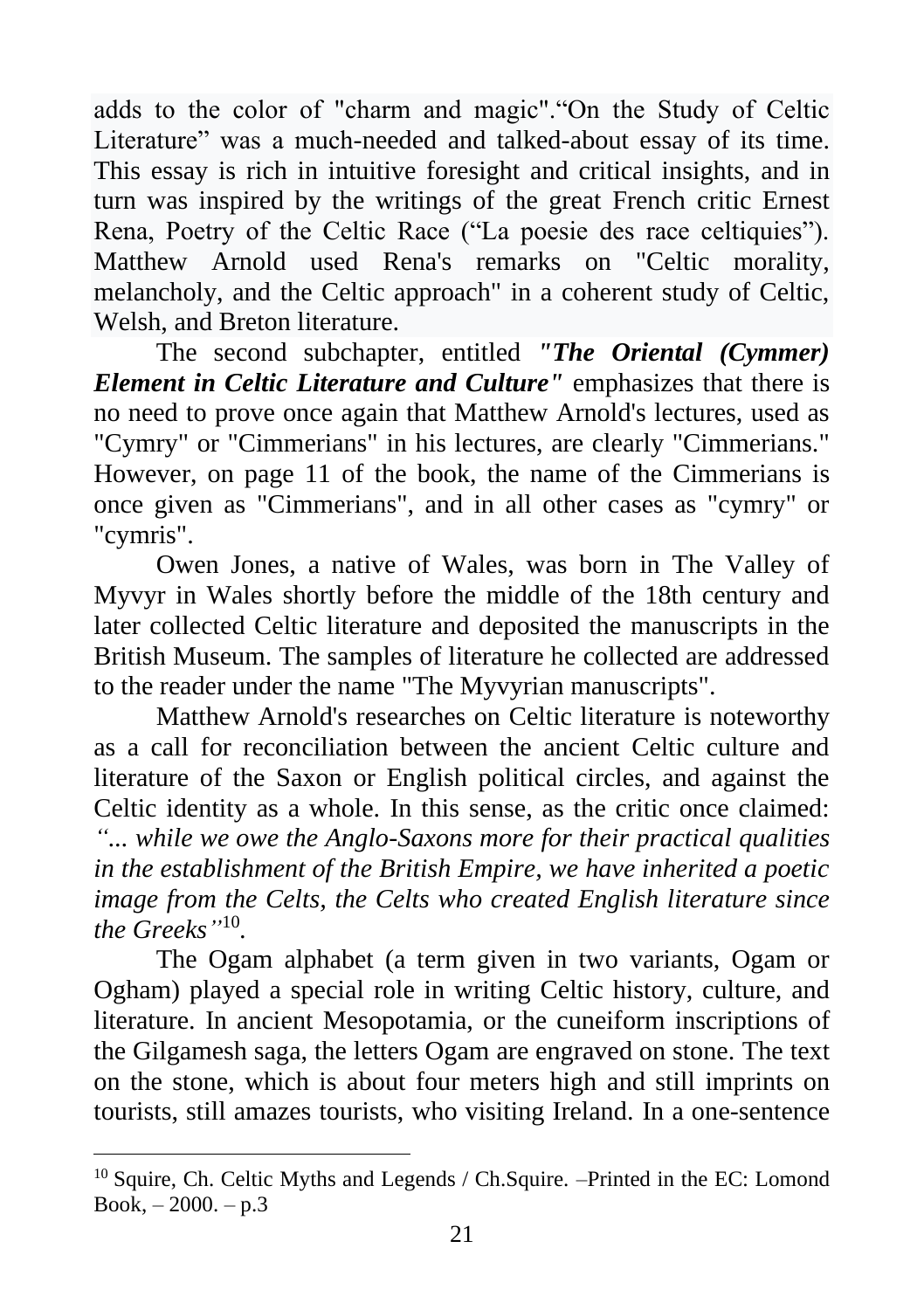text, the meaning of the idea had been a mystery for some time. That is, it was assumed that the sentence translated into English was inadequate, and it was suggested that a new translation be found. Note the text engraved on the stone: *"At the top of Ballycrovane Harbor, a tall, narrow swollen rock is four meters high, and this stone is clearly visible to everyone from the Gulf as they sail from the open Atlantic to the safe harbor near the Cork and Kerry borders. hose carved on the left side of the stone are a dedication in Ireland. MAGGI DECCEDDAS AVI TURANIAS - meaning "Mc Deixet u: belongs to Torna ..."*<sup>11</sup> *.*

However, it is impossible to fully agree with this interpretation of words. First of all, the first word "maggi" means "mag". It can be assumed that Dessedda is the name of a latinized person. The word "Avi" is an Scythian (Turkish) word, meaning "grandson" and "tribe". "Turanias" is understood as "Turanian". Thus, we claim a more appropriate translation of that sentence: "The grandson of Magli Desseda – Turanian".

Matthew Arnold wrote: *"Let's go a little farther. As for the two major Celtic divisions of language - Gal and Cymmer, philologists say that Gal is younger, more synthetic, Sanskrit, Greek, Zand, Latin, tentonic (Tentonic) and Kimmer with an older, more analytical or related Turanian"*<sup>12</sup> *.*

In his research, Matthew Arnold stressed that the Cymmers contributed to the universal cultural and literary heritage of the country, where they live as protectors and successors of ancient and modern culture, as well as literature in the British Isles.

The third subchapter of *"On the Study of Celtic Literature in the Context of British Literary and Theoretical History"* noted that Matthew Arnold had great merits in the study of Celtic literature and culture. Monographic publications devoted to the study of literary issues often refer to his views and judgments in the collection of

<sup>&</sup>lt;sup>11</sup> Switt Catherine story of Ogham. Published o/ October 2015. – historytoday.com/ storyogham#:~:text=On%20a%20hill%20above%20Ballycrovane.the%20Cark%2 0and%20kerry20bordr

<sup>12</sup> Arnold, M. On the Study of Celtic Literature. / M.Arnold. – Published by Global Grey,  $-2018. - p.48$ .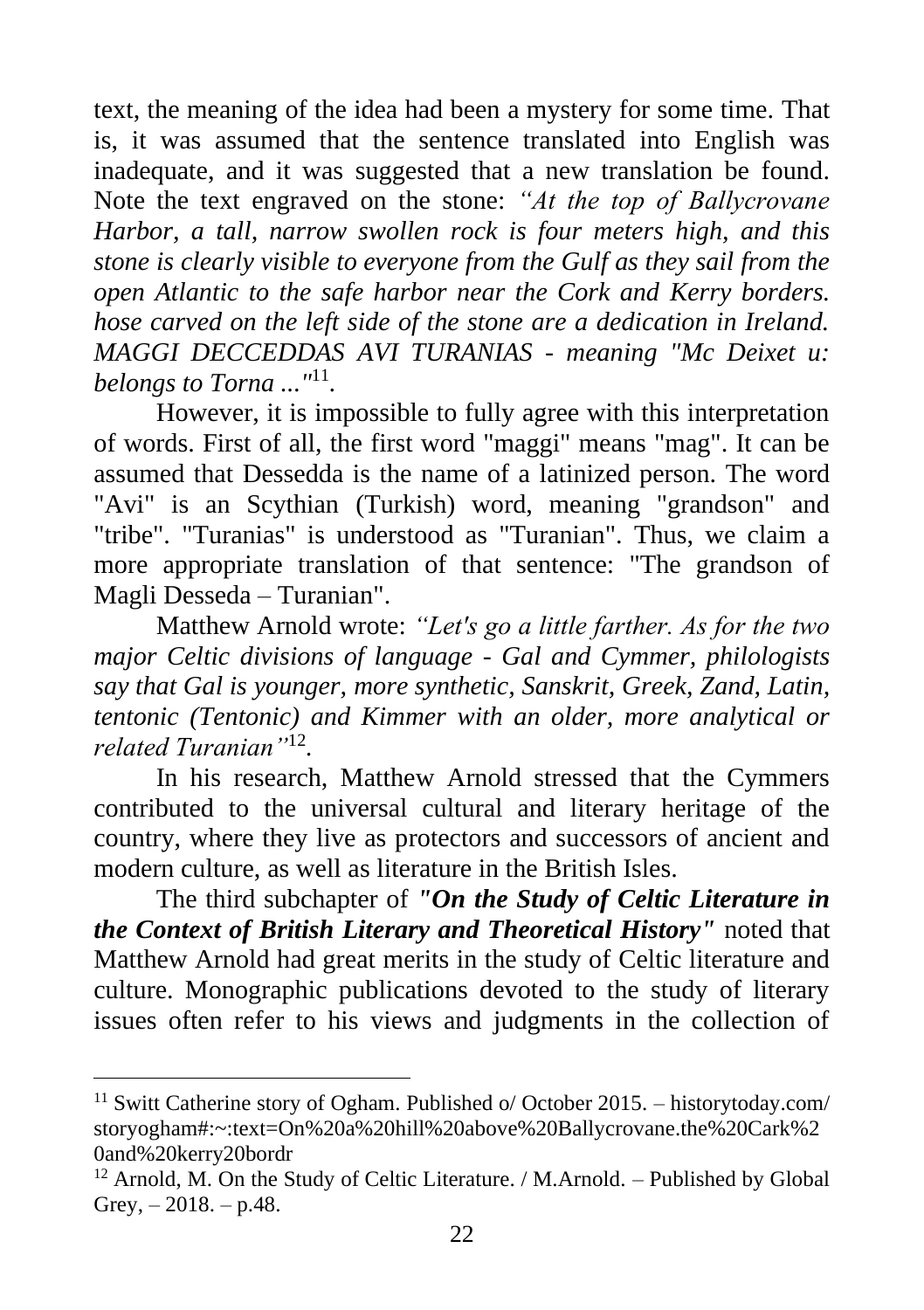lectures "Study of Celtic literature", and in confirmation of the author's provision, his scientific judgments are usually noted as a reliable source.

In the first part of the above-mentioned work, we read the name of Matthew Arnold, who tried to create a clearer understanding of the Celtic problem: *"In order to know the Celtic issue comprehensively and deeply, everyone must know the Celtic people, and in order to know the Celts, everyone must know that the Celts express themselves beautifully through their literature"* 13 *.*

In Matthew Arnold's "On the Study of Celtic Literature", Monsieur Thierry, a well-known researcher of Celtic literature and culture, divided the Gaelic population into certain groups in his nearly 100-page study on "Historie des Gaulois". He wrote that the Gauls had two large families, the Gaels and the Cymmers, the Cymris, and that their physically distinct species now lived in France.<sup>14</sup>

In his study of Celtic literature, Matthew Arnold preferred to identify the elements of interaction in the creation of literature in the field of interaction and influence with the Celts, who migrated only from Britain, as well as from many countries near and far. Researchers in Celtic literature, including John Kemble, in their study "Horae Ferales", provided insights and insights that, unlike Matthew Arnold, brought Celtic culture and art more into the educational context from a European context. In fact, the identification of Celtic art dates back to the years of Matthew Arnold. Another researcher, Augustus Woolanton Franks, was best known for his work on the study of Celtic culture, literature, and art in a European context, while working as head of the British and Medieval Department of the British Museum from 1826-1897.

However, in the nineteenth century, he "argued that the next Celtic period was not capable of creating important and significant works of art by barbarians (orientalists) on the lands inhabited by the

<sup>&</sup>lt;sup>13</sup> Arnold, M. On the Study of Celtic Literature. / M.Arnold. – Published by Global Grey,  $-2018. - p.20$ .

<sup>&</sup>lt;sup>14</sup> Arnold, M. On the Study of Celtic Literature. / M.Arnold. – Published by Global Grey, – 2018. – p.52-53.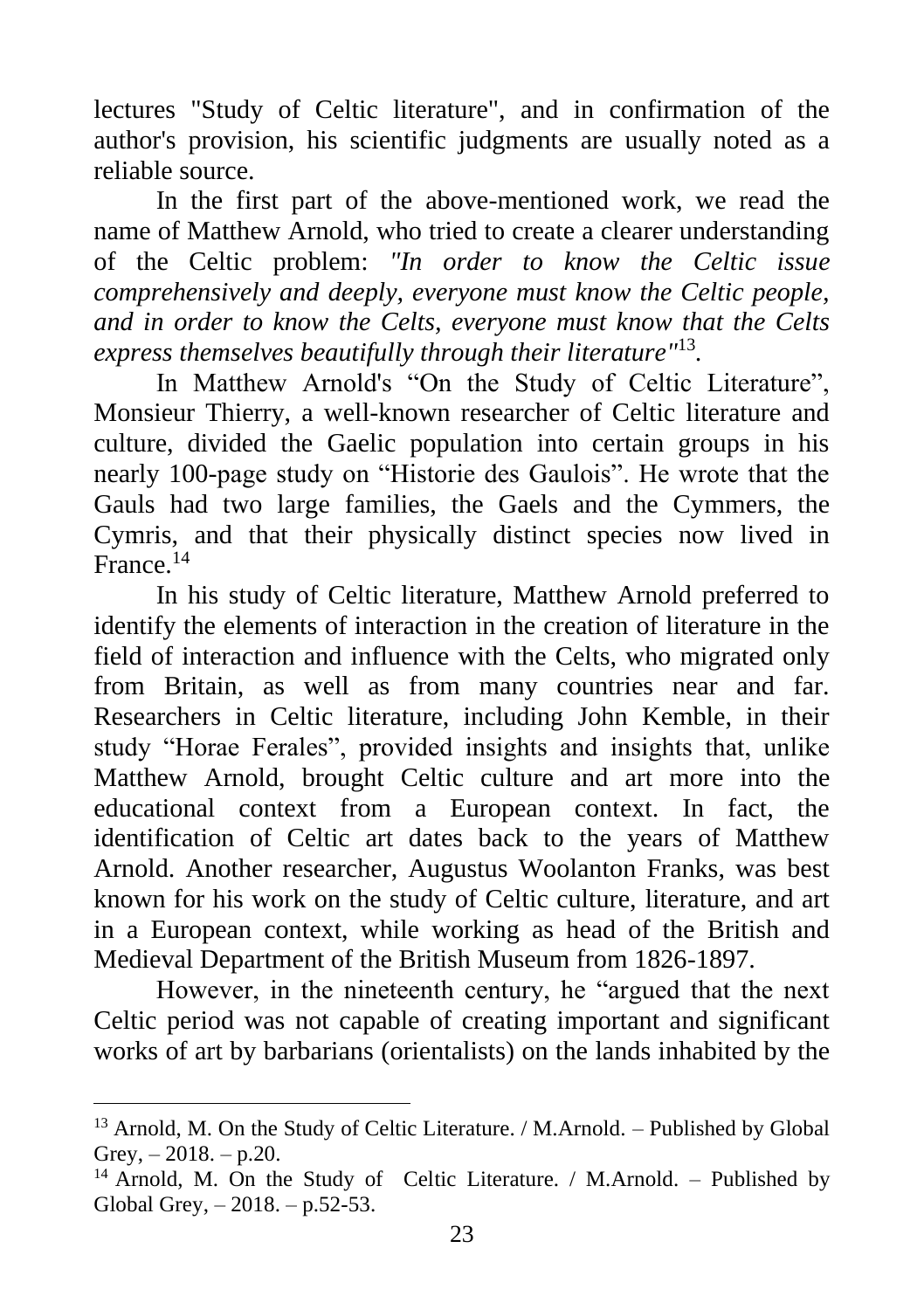British. In his 1895 monograph The Origins of Celtic Arts, based on a series of lectures, Sir Arthur Evans stated that Etruscan motifs and elements from the Far East were an integral part of the gradually emerging Celtic culture in British art monuments.<sup>15</sup>

Charles Squire, author of the monumental study Celtic Myths and Legends, writes: *"As we have learned from the Triad of Clas Myrddin, before its first settlement in Britain, its name was Myrddin's Ensclosure"* 16 .

Who is this Mariddin? Let's clarify the identity of the author in his own language. First of all, in the last section of the abovementioned monograph "Mythology of the British Isles" the pronunciation of the English name "Myrddin" is mentioned as [Marddin], Marddin, as well as in the pages of the book named after "Merlin" "Myrddin").

The author of the monograph notes that the first name of the British country, known as "Myrddin's enclosure", he learned from the triad "Clas Myrddin" (three volumes), inevitably gives some idea of the invisible historical secrets of ancient Britain.

On the one hand, this connection benefited from the ideas of the English Enlightenment about the nature and concepts of Eastern and Western civilization, and developed during the expansion of the British Empire. On the other hand, the mythological connections between Celtic and Eastern culture have been an independent history of local Irish and Gaelic culture since the Middle Ages.

In the **"Conclusion"** part of the dissertation, the scientific generalizations and the results obtained in the research process are presented as follows:

˗˗ Matthew Arnold praised Greek art for accepting the reality he considered to be true, for believing in a single truth, in other words, for being a centralized literature, that is, a phenomenon of poetic creation based on a single central point, and opposed it to nineteenth-century decentralized literature. Nineteenth-century

<sup>15</sup> Cunliffe, B. The Ancient Celts / B.Cunliffe.– Published by the Oxford University Press,  $-1992$ .  $- p.37$ .

<sup>&</sup>lt;sup>16</sup> Squire, Ch. Celtic Myths and Legends / Ch. Squire. – Printed in the EC: Lomond Book, – 2000. – p.323.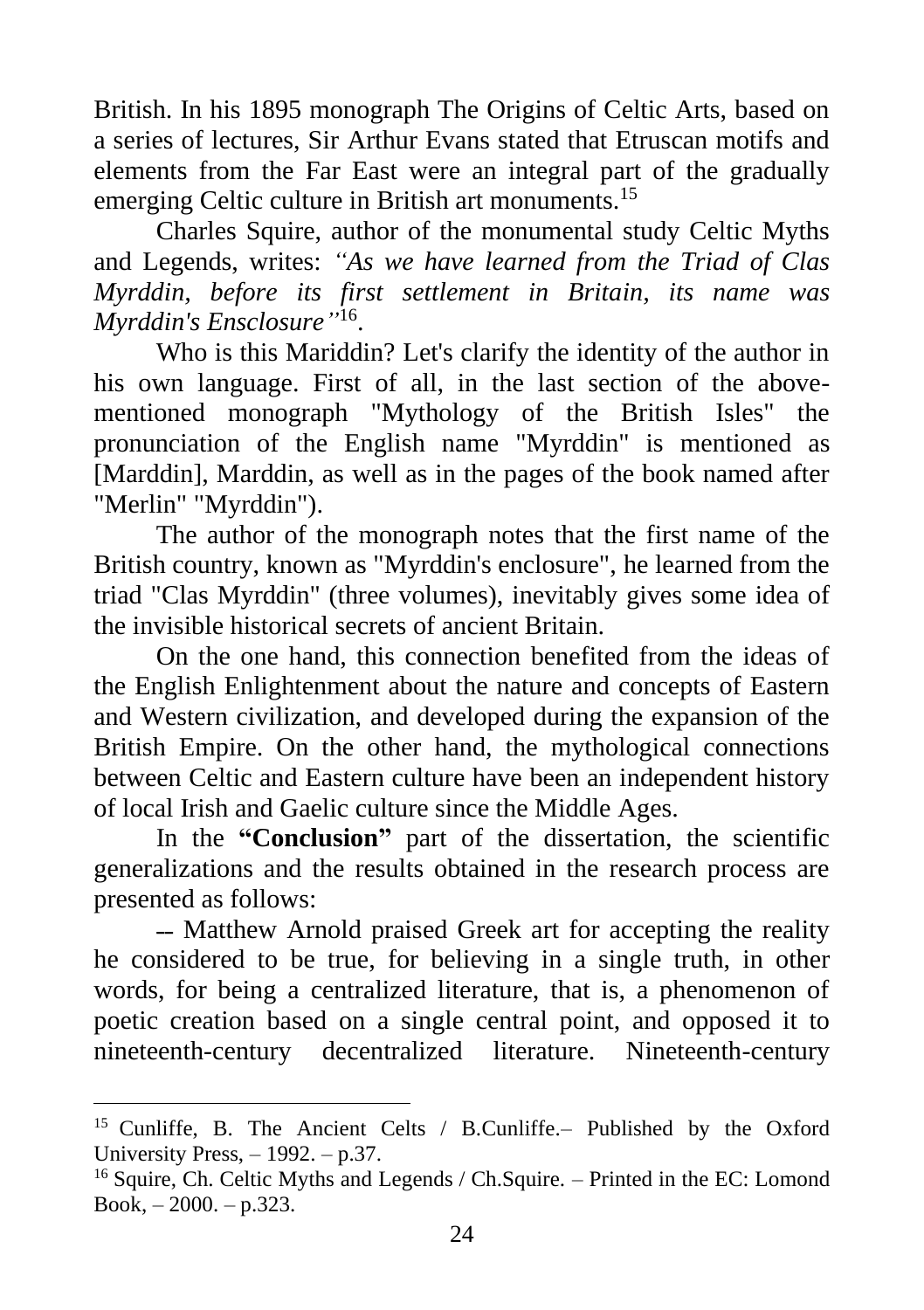literature was already the product of poetic thinking based on the individual's ability to approach an object from different perspectives, long separated from structural (centrifugal) thinking, and in this sense its decentralization reflected the dialectical development of public consciousness.

- M. Arnold's poem "The Sick king in Bokhara" is an important work in terms of reflecting the Eastern way of life. There is no doubt that the poet took the content of the poem from the materials of Alexander Burns's book "Journey to Bokhara". This poem is of great importance for the Eastern readership as one of the works of art distinguished by its poetic and artistic quality among the works of art written on the theme of the East.

˗˗ XIX century critic M. Arnold is a poet who fights for universal values, turns human dignity into an artistic ideal and aesthetic value of literature. Unlike M. Arnold, A. Firdausi was more of a national poet, an artist who was a faithful bearer of the ethnotheocratic traditions of the Iranian ethnos to which he belonged. In this sense, although the image of Sohrab as a literary hero has deeper psychological features than Rustum, his glorification of Rustum as an extraordinary hero was due to the fact that he was a loyal and strong representative of the ethnic and cultural traditions with which Firdausi was closely associated. In this regard, we must approach the issue in the light of the historical-cultural, literary-aesthetic meanings of the concept of "hero". Because M. Arnold's concept of "hero" differs sharply from A. Firdausi's concept of "hero", and this is primarily due to the sharp spatial and temporal differences between the literary and aesthetic values of the epochs to which these artists belong.

˗˗ A comparative analysis of the images of Sohrab and Rustam in the works of M.Arnold, A.Firdausi and H.Javid showed that, unlike Firdausi, Huseyn Javid and Matthew Arnold bypassed the mythical clouds, despite the similarities, the spiritual and cultural traditions of Eastern epic and cultural traditions in both works. fulfilled the Turkish mission. Unlike Huseyn Javid, Matthew Arnold found similarities with Greek mythology. Although the English poet wrote on the subject of the East, there are traces of Homer in his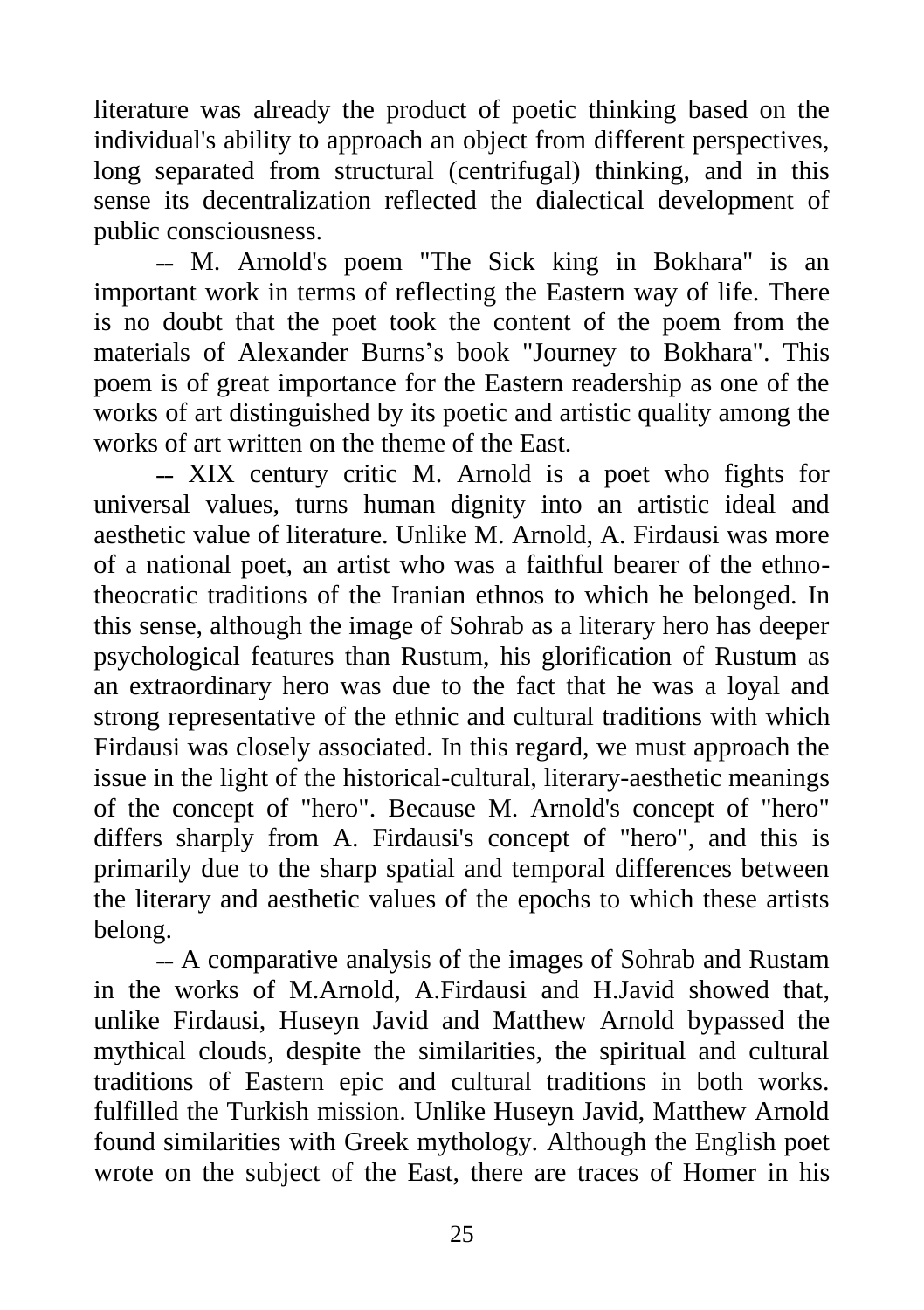poem "Sohrab and Rustum".

˗˗ Unlike Arnold Firdausi, Matthew preferred the image of Sohrab and presented him as a more noble and emotional person than the image of Sohrab presented and described in the "Shahnameh", and described Rustum as an angry, cunning and arrogant person. As much as Iranism is praised in Firdausi, it is possible to see the opposite in Hussein Javid. Huseyn Javid wrote the phrase "The Turks' attack is terrible" in order to make Turan stronger than Iran and to glorify him. It can be said that Rustum, the protagonist of Huseyn Javid's Eastern saga, is described as pale and weak.

-- In Matthew Arnold's research on Celtic literature, especially in his scientific and literary thoughts on King Arthur, the fact that the heroes also took a stand in the skies may at first sight coincide with the historical reality of his glorification in the ancient Turkish epic tradition. After all, in the later period of Celtic literature and culture, the interaction of peoples or tribes who migrated to British territory and shared views on the world could not pass without a literary and cultural influence on the development of a single local literature and culture. Thus, in Celtic literature, the presence of twin tribes in the Irish, Welsh, Scandinavian, and Eastern sagas of certain events in the stories can also be attributed to the manifestations of such a process of interaction. Peoples and tribes, who know each other better and more deeply, naturally invented the first embryo of the mythical world with the ideas that arose in the minds of the creators of the heroic images they created. Matthew Arnold's views on Celtic literature also add a new dimension to the interpretation of these ideas.

˗˗ The word "Cymmer" is easily divided into two parts: cymmer. This word is closely related to the Turkic languages, including the Azerbaijani language, both in terms of morphological structure and lexical semantics. In this sense, although the unanimous opinion of historians and mythologists about the fact that they are an integral part of the ethno-genesis of the Azerbaijani Turkic people around the Cymmer, Scythian, Sac, Hun, Massaget and other Caucasian tribes raises many questions, we believe that the history of these Turkicspeaking tribes will be remembered in culture and literature as an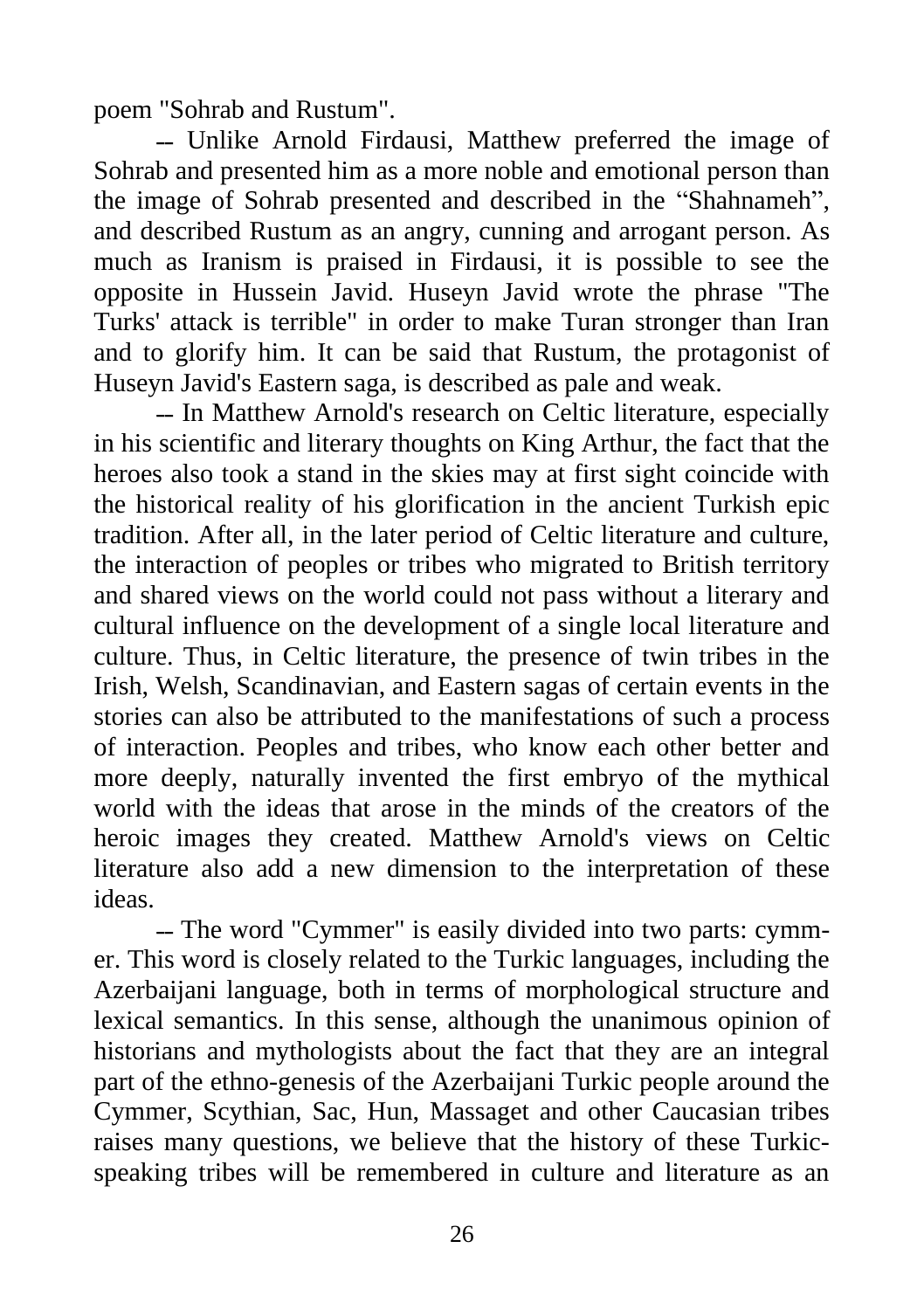event that has never lost its originality in the conduct of factual research.

**The main contents of the research is reflected in the following published works of the author:**

- 1. Matthew Arnold as a critic. // Baku: Science Publishing House, Reports of ANAS, – 2012. №6, – p.191–196;
- 2. Some aspects of poetical thoughts and literary critical views of Matthew Arnold // - Baku: BSU, International scientifictheoretical journal of language and literature,  $-2018$ . No  $1(105)$ ,  $-$  p.287-289;
- 3. The aspects of studying of ideal and literary peculiarities of the poem "The Sick king in Bokhara" by Matthew Arnold // – Baku: Transactions of Pedagogical University, – 2018. Vol.66,  $N_2$ 4, – p.82-88;
- 4. The influence of Abulgasim Firdausi on the literary creativity of English poet Matthew Arnold // – Baku: AUL Research Papers,  $-2018.$  No  $1, -p.70-76$ ;
- 5. Matthew Arnold's "On the Study of Celtic literature" and the phenomenon of Celtic studies // – Baku: AUL Language and literature, – 2018. Vol. IX, № 3-4, – p.124-130;
- 6. Parallels in the works of Matthew Arnold and Huseyn Javid // Republican Conference of Huseyn Javid and World Literature, – Baku: – April 12, – 2019, – p. 254-260;
- 7. Some aspects of Matthew Arnold's literary-critical views // Baku: Philological issues,  $-2019$ . № 17,  $-$  p.188-195;
- 8. Unity of individual and human emotions in the poem "Dover Beach" by Matthew Arnold  $//$  – Baku: International Scientific Journal of Comparative Literature Studies of ANAS, – 2019.  $N_2$ , – p.34-40;
- 9. The poem "Sohrab and Rustum" in the field of West-East literary relations // Materials of the IV International Scientific Conference "Haydar Aliyev: Ideology of Multiculturalism and Tolerance" dedicated to the 89th anniversary of national leader Haydar Aliyev, – Baku: Azerbaijan University of Languages, – May  $7, -2021, -p.125-126$ ;
- 10. Eastern (Cymmerian) element in Celtic literature and culture //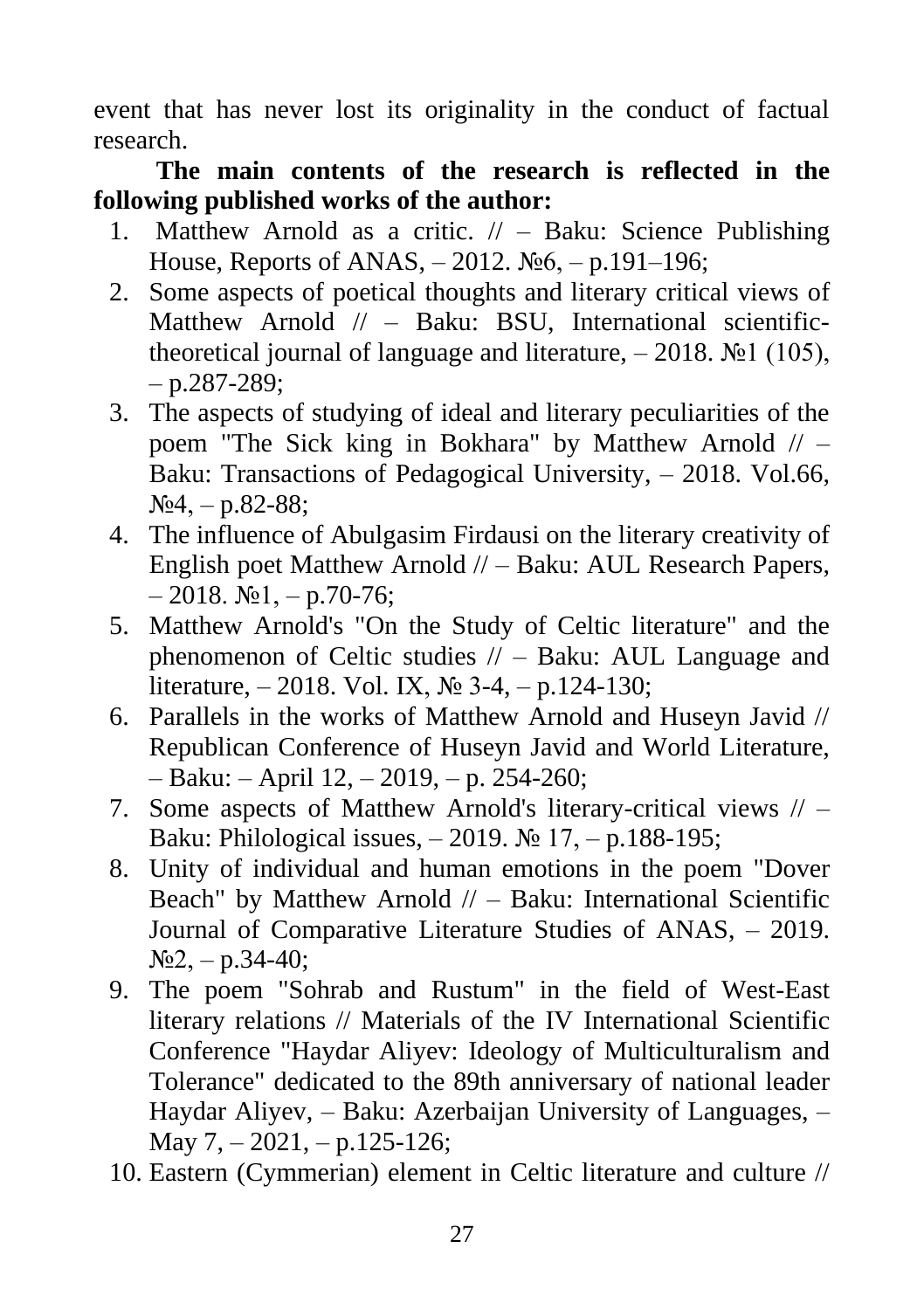KIÏV Vcheni Notes of the Taurida National University named after V.I.Vernadsky, Series "Philology. Journalism" – 2021. Vol. 32(71), No 4, – p.52-62;

- 11. Matthew Arnold's position in English Criticism and the Literary Process  $// 10<sup>th</sup> International Conference on Culture and$ Civilization, – Erzurum, – 11-12 August, – 2021, – p.101-105;
- 12. On the study of invisible aspects of oriental history and culture in British literature // Materials of the V International Scientific Conference "Haydar Aliyev: Ideology of Multiculturalism and Tolerance" dedicated to the 99th anniversary of national leader Haydar Aliyev, – Baku: Azerbaijan University of Languages, – April 28, – 2022 (material is not printed).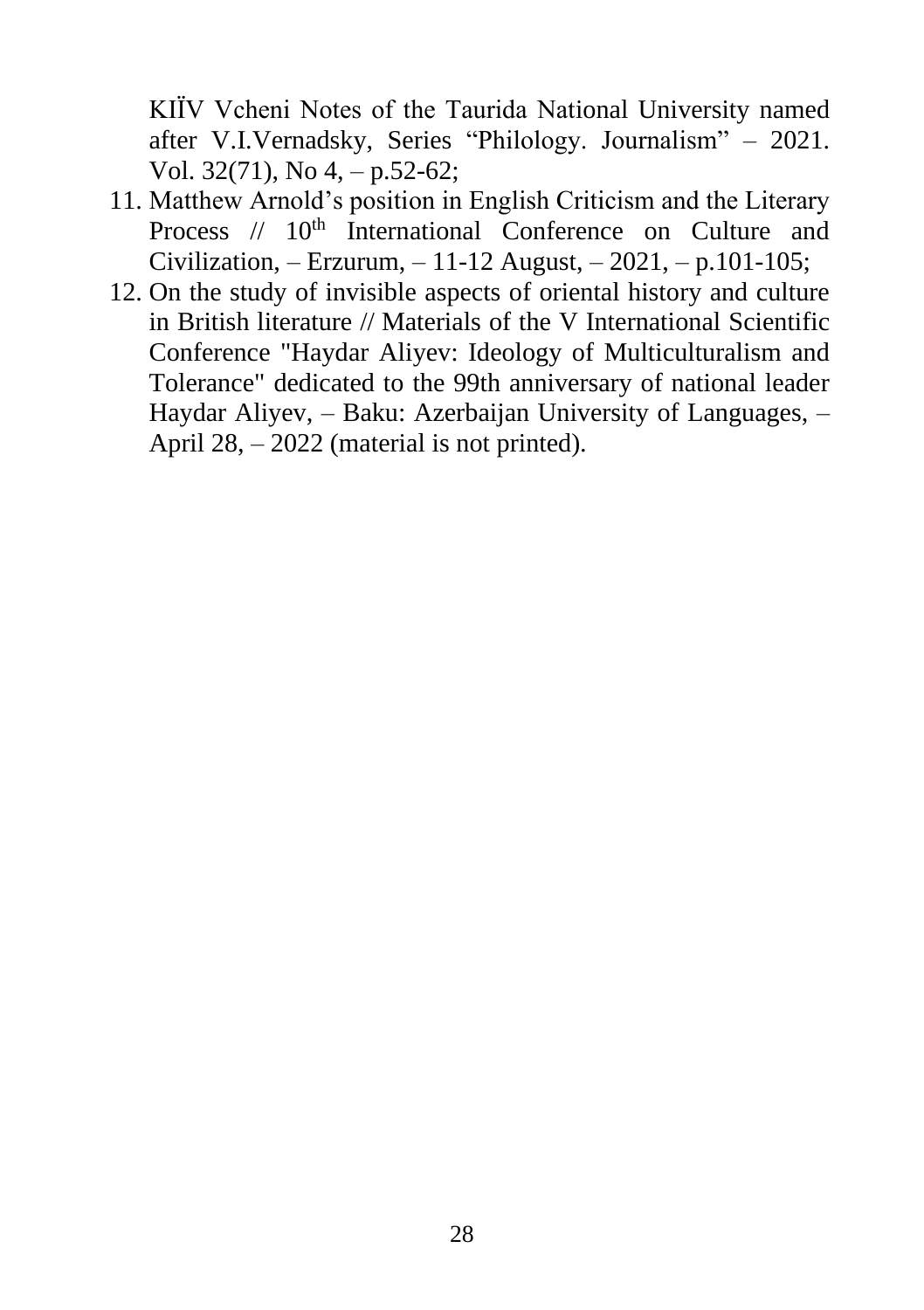The defense will be held on  $\frac{30}{2}$   $\frac{30}{2}$   $\frac{30}{2}$   $\frac{302}{2}$  at  $\frac{14}{9}$   $\frac{60}{4}$  at the meeting of the Dissertation council ED 2.12 of Supreme Attestation Commission under the President of the Republic of Azerbaijan operating at Azerbaijan University of Languages.

Address: AZ 1014, Baku, Rashid Behbudov Street, 134.

Dissertation is accessible at the Azerbaijan University of Languages Library.

Electronic versions of dissertation and its abstract are available on the official website of the Azerbaijan University of Languages.

Abstract was sent to the required addresses on  $\frac{31}{11}$  May 2022.